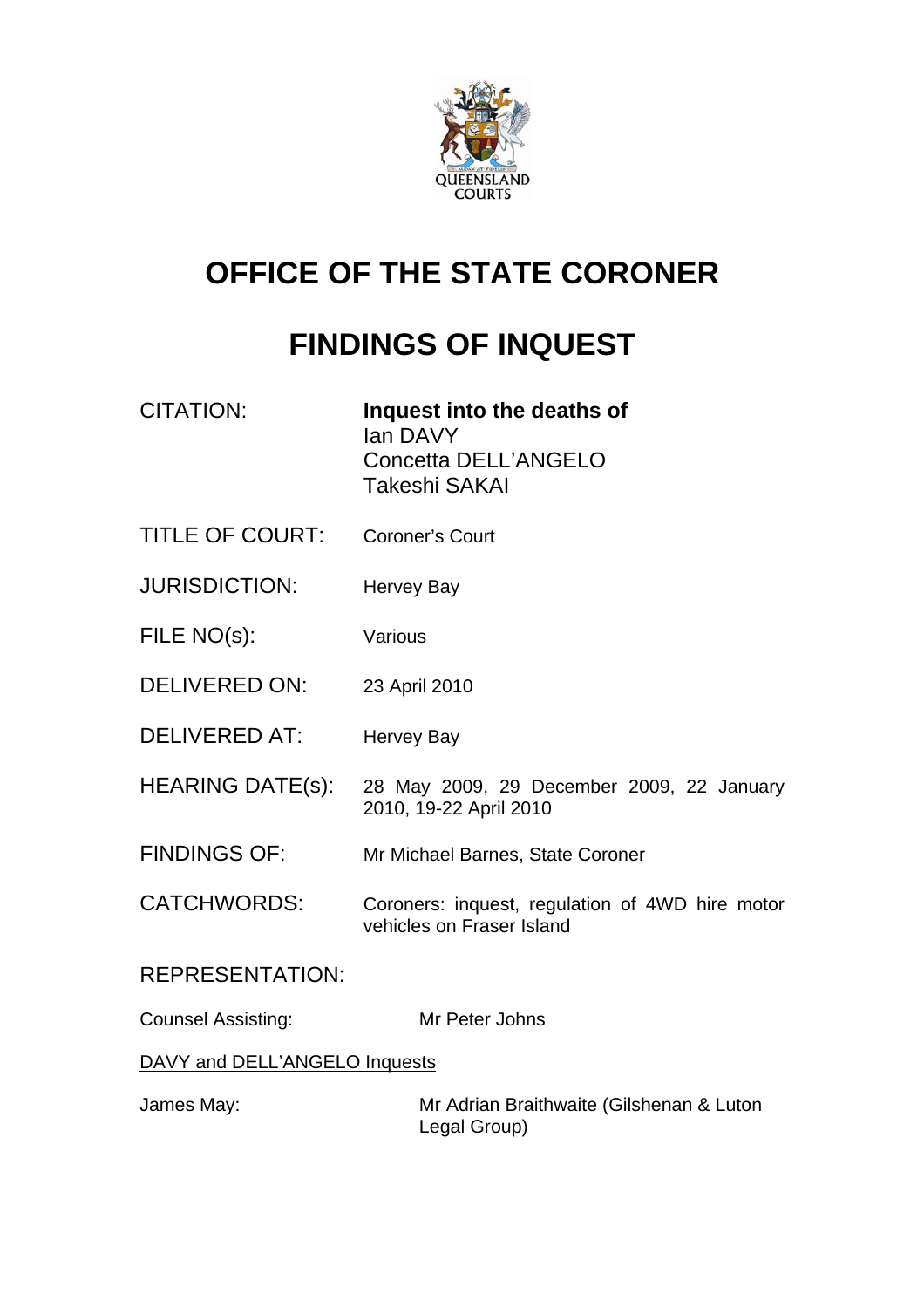# **SAKAI Inquest**

| Takashi Nukutou:<br>Other passengers:                      | Mr Cameron Browne (Potts Lawyers)<br>Mr Seiji Iseki (MBA Lawyers)    |
|------------------------------------------------------------|----------------------------------------------------------------------|
| Aussie Trax Pty Ltd:                                       | Mr Rick Taylor (instructed by Geldard<br><b>Sherrington Lawyers)</b> |
| All Inquests                                               |                                                                      |
| Department of Transport<br>And Main Roads:                 | Ms Premika Prasad (Crown Law)                                        |
| Department of Environment<br><b>And Natural Resources:</b> | Mr Paul Arthur                                                       |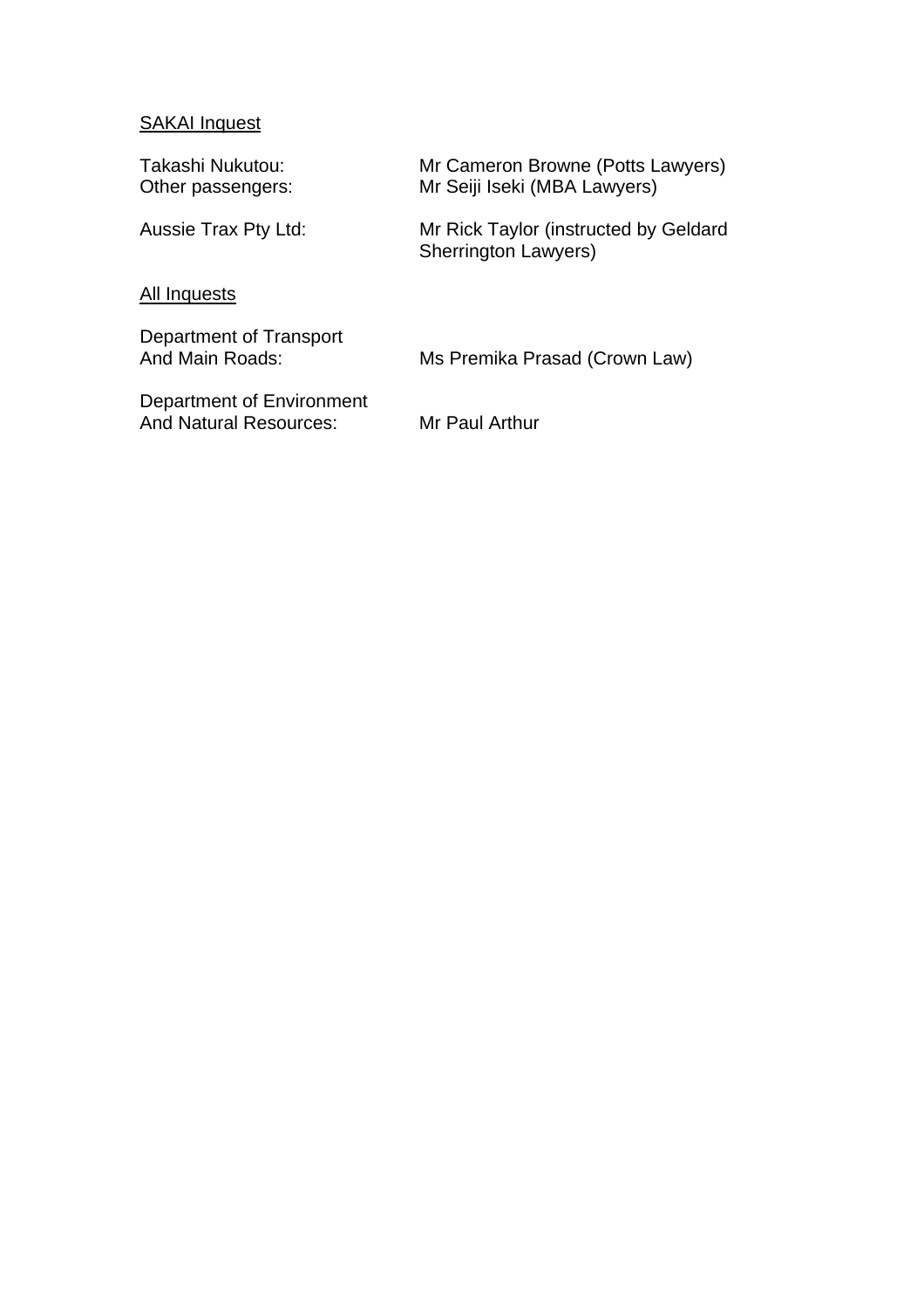# **Table of Contents**

| How he died |  |
|-------------|--|
|             |  |
|             |  |
|             |  |
|             |  |
|             |  |
|             |  |
|             |  |
|             |  |
|             |  |
|             |  |
|             |  |
|             |  |
|             |  |
|             |  |
|             |  |
|             |  |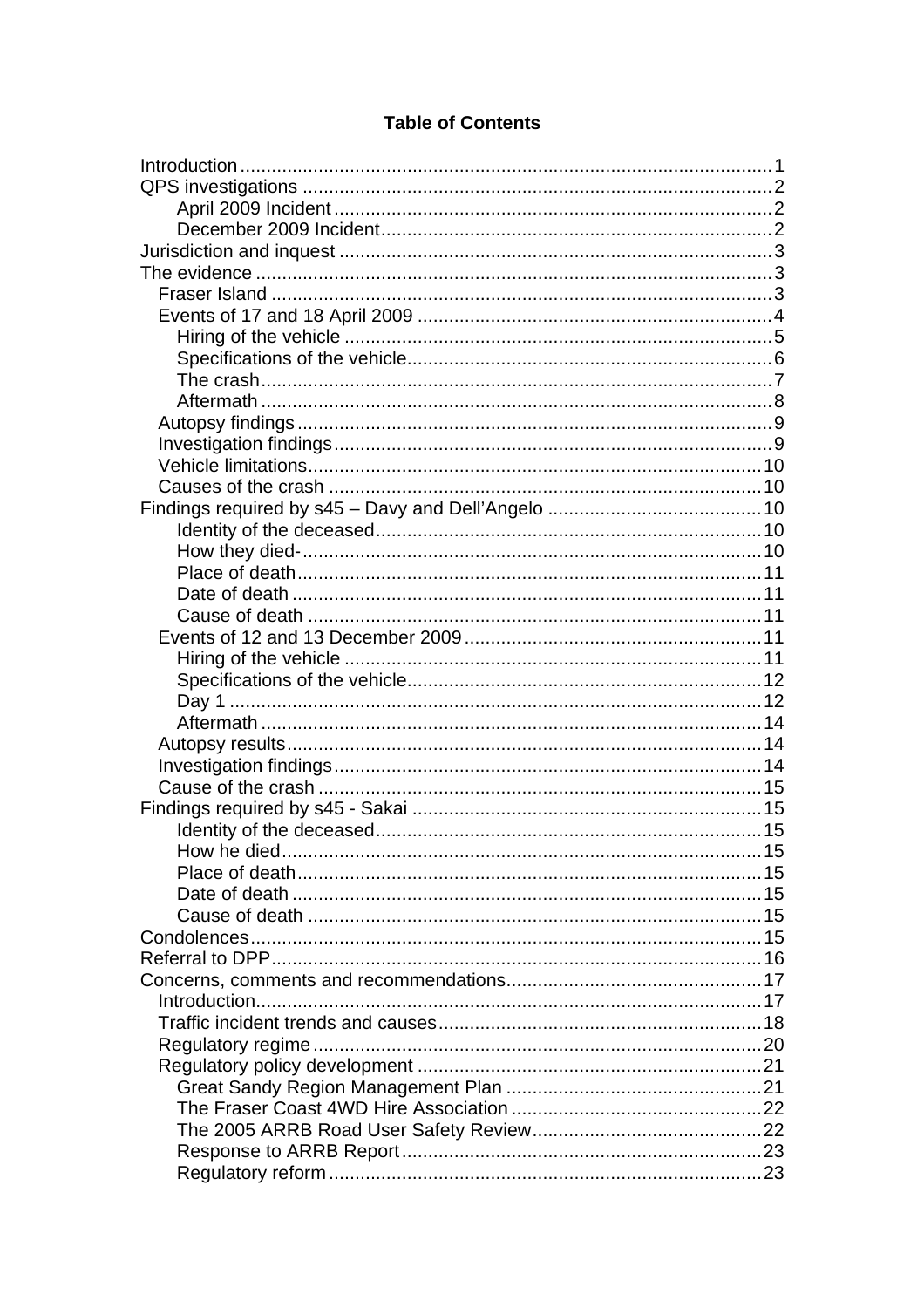|                                                            | 25  |
|------------------------------------------------------------|-----|
|                                                            | 25  |
|                                                            | 25  |
| Recommendation 1-Monitor up-take of guide led tours        | 26  |
|                                                            |     |
|                                                            | 27  |
|                                                            | .28 |
|                                                            |     |
|                                                            | 28  |
|                                                            |     |
| Recommendation 4 – Age restriction for independent drivers | .29 |
| Number and position of occupants and location of luggage   | 29  |
|                                                            | 30  |
|                                                            | 31  |
| Recommendation 5 - Annual vehicle safety inspections       | 31  |
|                                                            |     |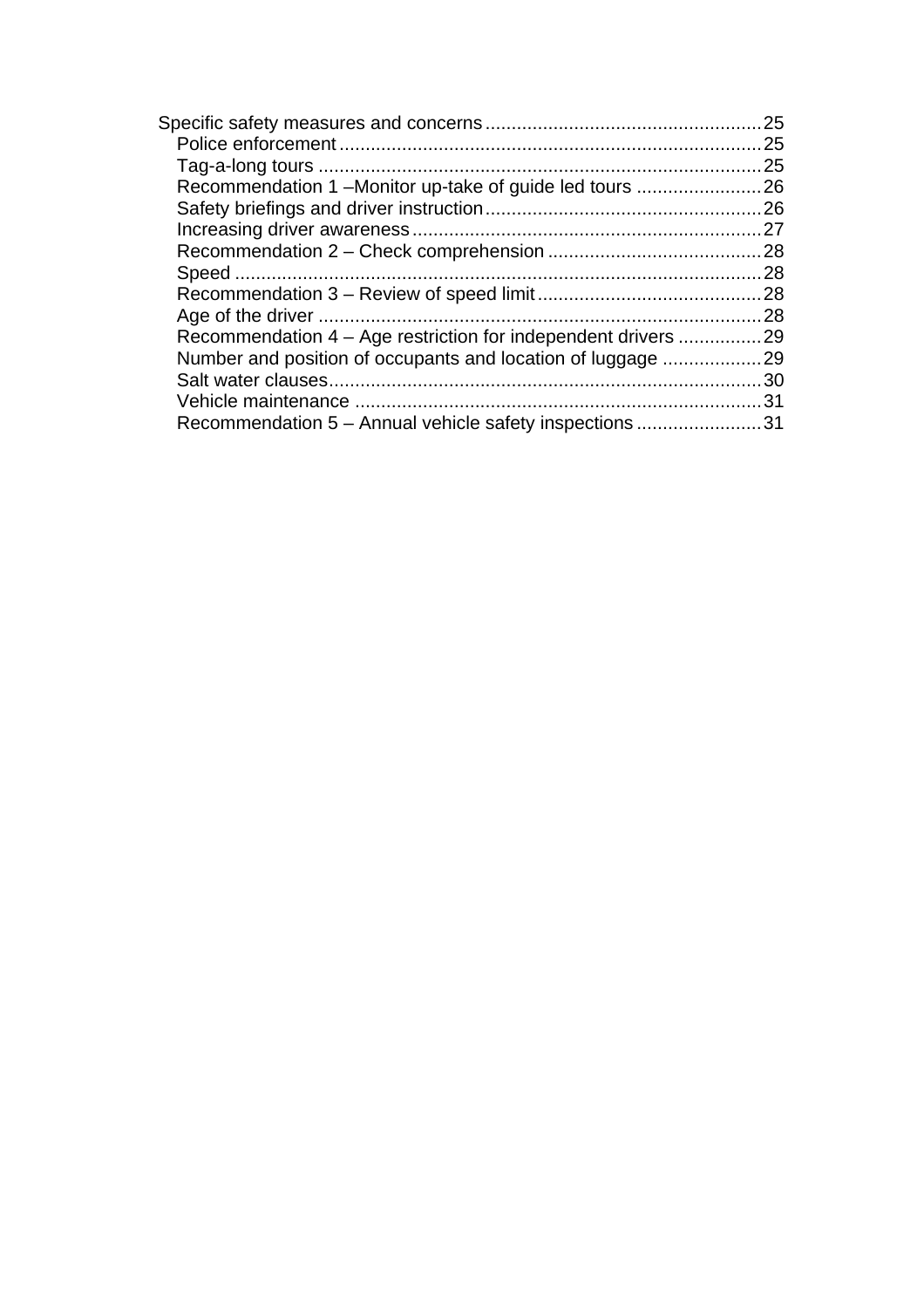<span id="page-4-0"></span>The *Coroners Act 2003* provides in s45 that a coroner's written inquest findings must be given to the family of the person who died, each of the persons or organizations granted leave to appear at the inquest and to various officials with responsibility for the subject matter of any recommendations. These are my findings in relation to the deaths of Ian Davy, Concetta Dell'Angelo and Takeshi Sakai. They will be distributed in accordance with the requirements of the Act and posted on the website of the Office of the State Coroner.

# **Introduction**

In April and December of 2009 three young foreign tourists lost their lives as a result of two separate motor vehicle accidents on the eastern beach of Fraser Island. In the lead up to their deaths all three had been passengers in fourwheel drive vehicles hired from operators in nearby Hervey Bay. At the time of the accidents each of the vehicles was being driven by a fellow tourist whom the deceased people had only recently met and who was driving on a beach for the first time.

In response to these accidents variations have been made (and others proposed) to the regulations and policies concerning the hiring and driving of vehicles on Fraser Island. Other changes are in the process of being implemented.

These findings:-

- Set out the matters required by s.45(2) of the Act; namely the identity of the deceased, how, when, and where they died and what caused their deaths;
- Examine the adequacy of the regulatory regime governing the use of vehicles on Fraser Island;
- Examine the regulatory and policy response of various government bodies to the two accidents and contrast it with earlier actions;
- Examine evidence derived from the fields of engineering, mechanics, psychology and statistical analysis in order to devise methods by which the use of vehicles on Fraser Island, in particular hire vehicles, can be made more safe; and
- Make recommendations in this regard.

As this is an inquest and not a criminal or civil trial, these findings will not seek to lay blame or suggest anyone has been guilty of a criminal offence or is civilly liable for the deaths.

I will deal separately with the circumstances surrounding each of the two accidents before jointly considering the safety, regulatory and policy issues arising from both.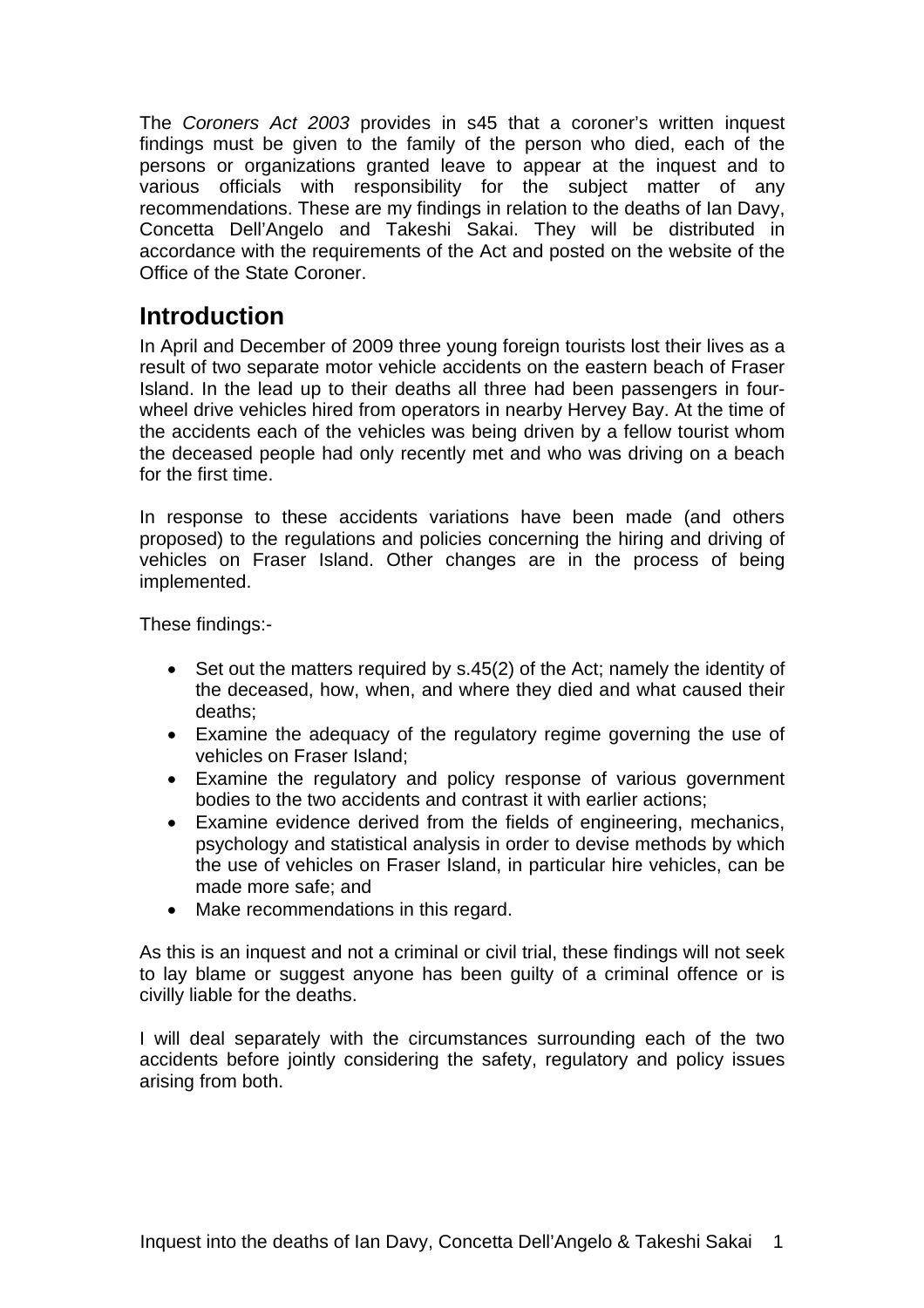# <span id="page-5-0"></span>**Queensland Police Service (QPS) investigations**

### **April 2009 Incident**

Senior Constable Glenn Rusten has been attached to the Maryborough District Traffic Branch since 2003 and has completed courses in basic and advanced crash investigation. On 18 April 2009 he was ordered to fly to the scene of the crash in company with a Maryborough scenes of crime officer. Senior Constable Rusten was charged with conducting the forensic investigation into the accident which had occurred earlier that morning.

On arrival at the scene he took up with Sergeant Roger Williams, the Officer in Charge of Fraser Island station who was the first police officer on the scene. Sergeant Williams had spoken to the driver of the only vehicle involved in the incident, James May, and required him to provide a sample of breath for analysis. Senior Constable Rusten carried out a survey of the areas surrounding the vehicle and took detailed measurements in order to later produce a forensic map of the area. A careful examination of the vehicle and markings on the beach were used later in order to recreate the vehicle's course of travel immediately prior to the crash and in order to make a calculation of its likely speed.

A series of photographs were taken of the vehicle and surrounds by a QPS photographer. A QPS mechanic was engaged to carry out a detailed inspection of the vehicle. Witness statements were taken from each of the occupants of the vehicle as and when their injuries allowed. Enquiries were made with the hire company which owned the vehicle and a statement taken from the staff member who had dealt with the occupants.

At the completion of that investigation Senior Constable Rusten compiled a detailed report for the Coroner.

### **December 2009 Incident**

The QPS investigation into the second crash was conducted by Sergeant Steve Webb of the Wide Bay Forensic Crash Unit.

Sergeant Webb attended the scene in the hours after the crash and carried out an inspection of the single vehicle involved and the surrounding areas. This included an examination of tyre and impact marks left on the sand. On the basis of these observations Sergeant Webb formulated an explanation as to the vehicle's movements from the point when the driver appeared to lose control to the point where it came to rest.

A mechanical inspection of the vehicle was carried out by an experienced QPS mechanic. Enquiries were made with the four wheel drive hire company which owned the vehicle and the records relating to its hire were later obtained. A series of photographs of the scene was taken by a QPS photographer. Statements were obtained from the occupants of the vehicle (all of whom were Japanese) and, where necessary, a translator was made available.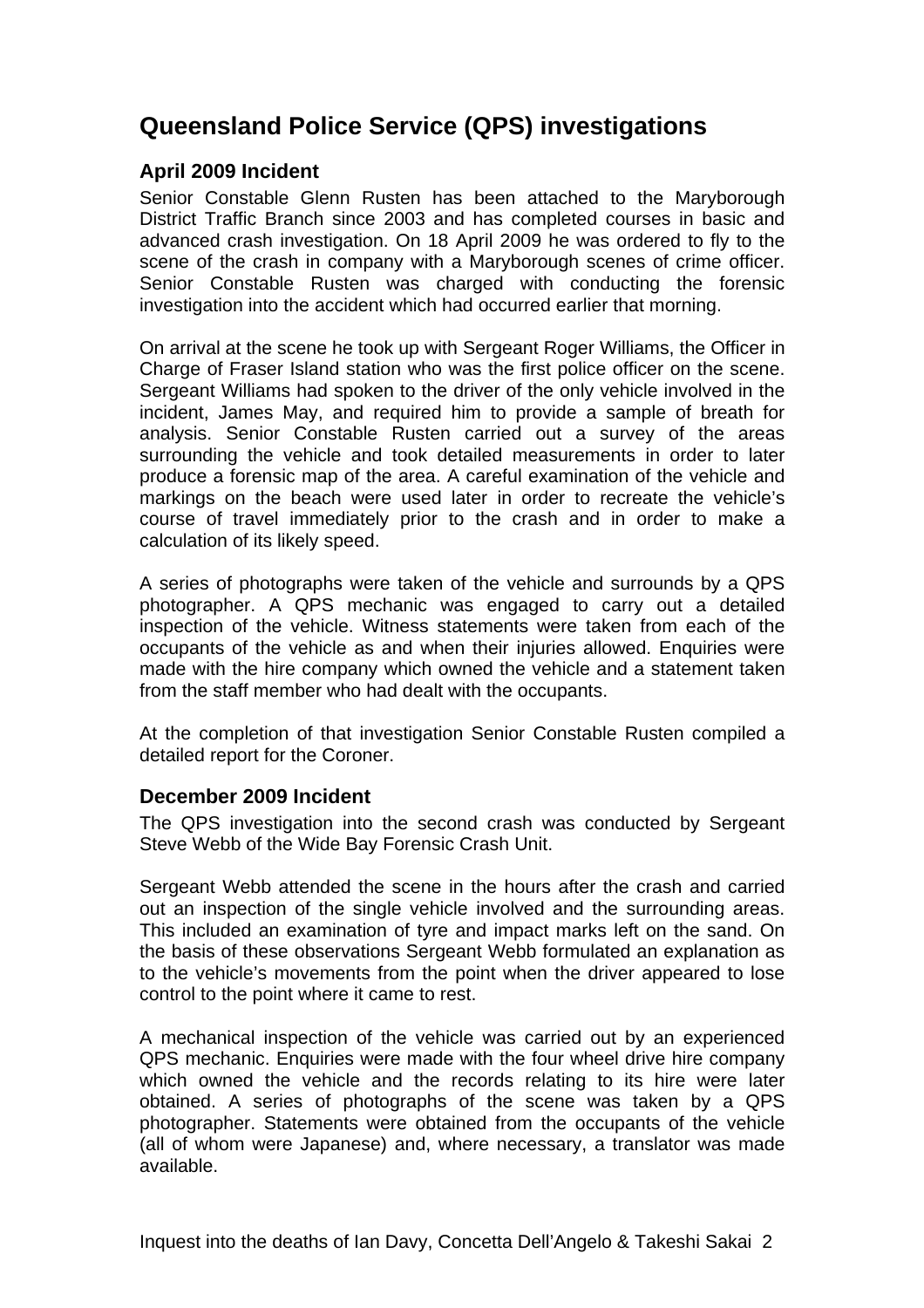<span id="page-6-0"></span>At the completion of his investigation Sergeant Webb compiled a detailed report for the Coroner.

I thank both officers for their efforts in the conduct of the investigations and the compilation of their reports. Those reports and their oral evidence at the inquest were of great assistance.

# **Jurisdiction and inquest**

As the three deaths were violent and unnatural they were reportable deaths for the purposes of the *Coroners Act 2003* ('the Act'). I determined that it was desirable that an inquest be held in relation to each of the deaths. In each case the imminent repatriation of the driver of the vehicle meant the inquests were opened at short notice. On 28 May 2009 proceedings commenced in relation to the deaths of Mr Davy and Ms Dell'Angelo. Evidence was taken under direction from the driver of the vehicle involved in the first incident, James May, and an occupant of the vehicle, Carl Morgan.

On 29 December 2009 an inquest into the death of Takeshi Sakai was opened and evidence taken under direction from the driver of the vehicle involved in that incident, Takashi Nukutou.

Having regard to the similarity of the issues to be investigated in each inquiry, I determined it was appropriate to combine them into a single inquest as envisaged by s33 of the Act.

# **The evidence**

I turn now to the evidence. Of course I can not even summarise all of the information contained in the exhibits and transcript but I consider it appropriate to record in these reasons the evidence I believe is necessary to understand the findings I have made.

### *Fraser Island*

I am mindful of the desirability in all inquests of explaining the circumstances surrounding a death to that person's family and loved ones. The geographical remoteness common to all three of the families concerned with these proceedings heightens the need to describe, in some detail, the places, institutions and practices relevant to these findings.

Fraser Island lies just off the coast of Queensland, approximately 300km north of Brisbane. At 1840 square kilometres it is the largest sand island in the world. The latter part of last century saw transformation in the management and use of the island with the cessation of sand mining and logging and its listing, in 1992, as a UNESCO World Heritage site.

In the mid 1970's the island attracted around 20,000 visitors a year. In 1993, a year after the UNESCO listing, it attracted around 220,000 visitors. As of 2008 that number was estimated at 360,000 individual visitors (and over 1 million visits).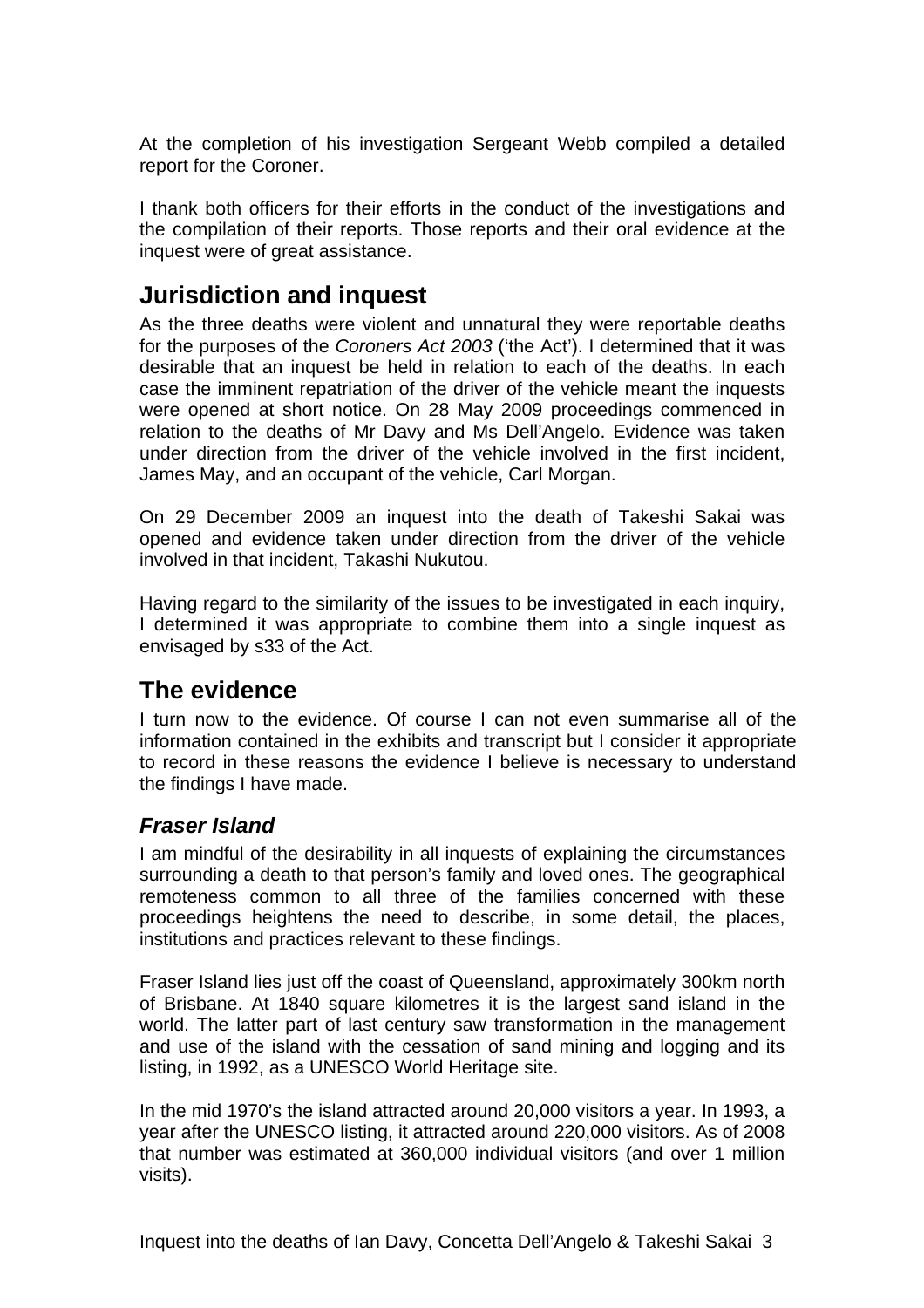<span id="page-7-0"></span>Fraser Island is well known for its long stretches of vehicle accessible beach which extend over 210km in total. Approximately 55% of visitors come to the island on commercial tours; 15% of all visitors are backpackers who share hired 4WD vehicles; while the remaining 30% travel independently in their own or hired 4WD vehicles (this may include a small percentage of backpackers who hire vehicles not caught by the earlier statistic).<sup>[1](#page-7-1)</sup>

The un-audited estimates from 4WD hire agencies catering for the 15% of backpackers referred to above suggest that around 60% of customers are international visitors.<sup>[2](#page-7-2)</sup> In turn these are largely made up of visitors from the UK, Western Europe and East Asia.

Around 240 hire vehicles operate on Fraser Island and 15 different hire companies account for ownership of nearly all of these. $3$  The companies operate on the mainland with those hiring the vehicles making their way to the eastern side of the island by vehicular barge and then inland roads on the island itself.

The volume of visitors, the disparate nature of the activities undertaken by them, their experience in remote areas and the wide variety and ever changing nature of the environment on the island creates difficult challenges for the relevant regulatory agencies. The regulatory regimes are detailed and critiqued later in these findings.

## *Events of 17 and 18 April 2009*

On the morning of 17 April 2009, in a well rehearsed procedure at the Beaches Backpackers Resort at Hervey Bay, guests who wished to visit Fraser Island gathered in the foyer, shortly before 7.00am. They were almost all young international visitors who had chosen to stay at Beaches as part of a tour that included a trip to Fraser Island.

They were divided into four groups of 11 and the pre-departure procedures were explained to them. They were told they would need to nominate a driver who had to be over 21 and they had to complete shopping order forms for food and alcohol. The four nominated drivers each drove a Toyota Troop Carrier – a model of 4WD light truck – to the premises of Bay 4WD, a vehicle rental company owned by the proprietors of Beaches. Two from each group who had agreed to do the shopping went with a staff member to do that, the rest of each group went in the troop carriers.

They were met by an employee of Bay 4WD, John Knight, who managed the paperwork and briefing of the group.

<span id="page-7-1"></span>l  $^1$  Ex H1.7 P41

<span id="page-7-2"></span> $2$  Ex I1.1 P43

<span id="page-7-3"></span> $^3$  Ex I1 P5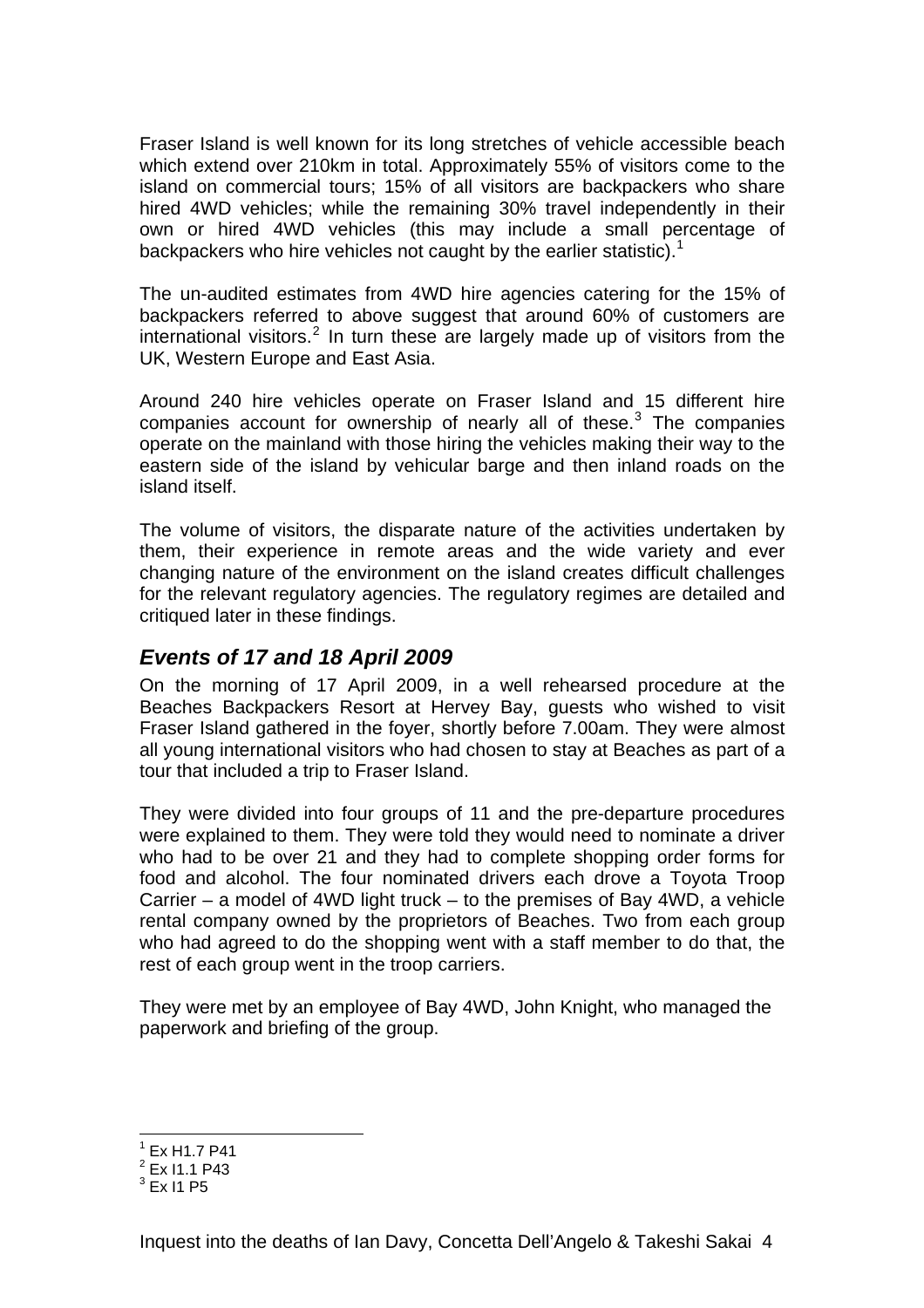### <span id="page-8-0"></span>**Hiring of the vehicle**

Over the course of the next hour Mr Knight arranged the hire agreements, which in each case was signed by the nominated driver. A security bond was posted by one of the group prepared to use his or her credit card for that purpose and two from each vehicle were asked to check the equipment in the vehicles, record existing minor damage to the vehicles and pack the food and drinks when the shoppers returned. The impending travellers were also asked to watch two videos distributed by the then Environment Protection Agency (and produced in consultation with the Fraser Coast 4WD Hire Association). They were also given a verbal briefing by Mr Knight.

Mr Knight was adamant he advised the whole group that only those over 21 could drive and any intending drivers had to watch the safe driving video. There is evidence which supports and contradicts the first of these assertions but none which supports the second. It could be the confusion arose because the process was rushed.

Swati Chavda, a 22 year old backpacker from the UK, was the nominated driver of the troop carrier later involved in the fatal crash. She recalls being required to produce her licence and to sign a rental agreement. She knew she had to be 21 or older to do this. She also recalls that another backpacker from the UK, Ian Davy, provided credit card details for the purpose of providing the damage security bond.

Ms Chavda, Mr Davy and five others from her group, including a 26 year old tourist from Montella in Italy, Concetta Dell'Angelo, watched the safety and instructional videos.

While they were doing this two 20 year old Britons, James May and Carl Morgan, packed the camping gear and, when they arrived, the provisions. All of the camping gear and most of the food went onto a roof rack on top of the vehicle while some of the alcohol and some eskies were stored inside. They both say by the time the inspection and packing had been completed the video had or was about to end.

Mr May recalls that shortly after he completed packing and inspecting the vehicle he was told to go inside and sign a form that was headed "*Additional drivers*". Not surprisingly he said he believed this meant he was entitled to drive the vehicle on the island. He denies he was told drivers had to be 21 and to have watched the video. Mr Morgan also thought the form was to be signed only by those who intended to drive and indeed he erroneously thought that because he did not intend to drive he didn't sign the form.

The operators claim the form was only meant to record the names of all in the group and their agreement to share liability for any damage done to the vehicle. Rick Sethi, a member of the same group, agrees he was told this was the purpose of the form and he said he knew he was not entitled to drive, even though he had signed the form, because he did not have his English drivers licence with him. He was unsure whether he was told of the age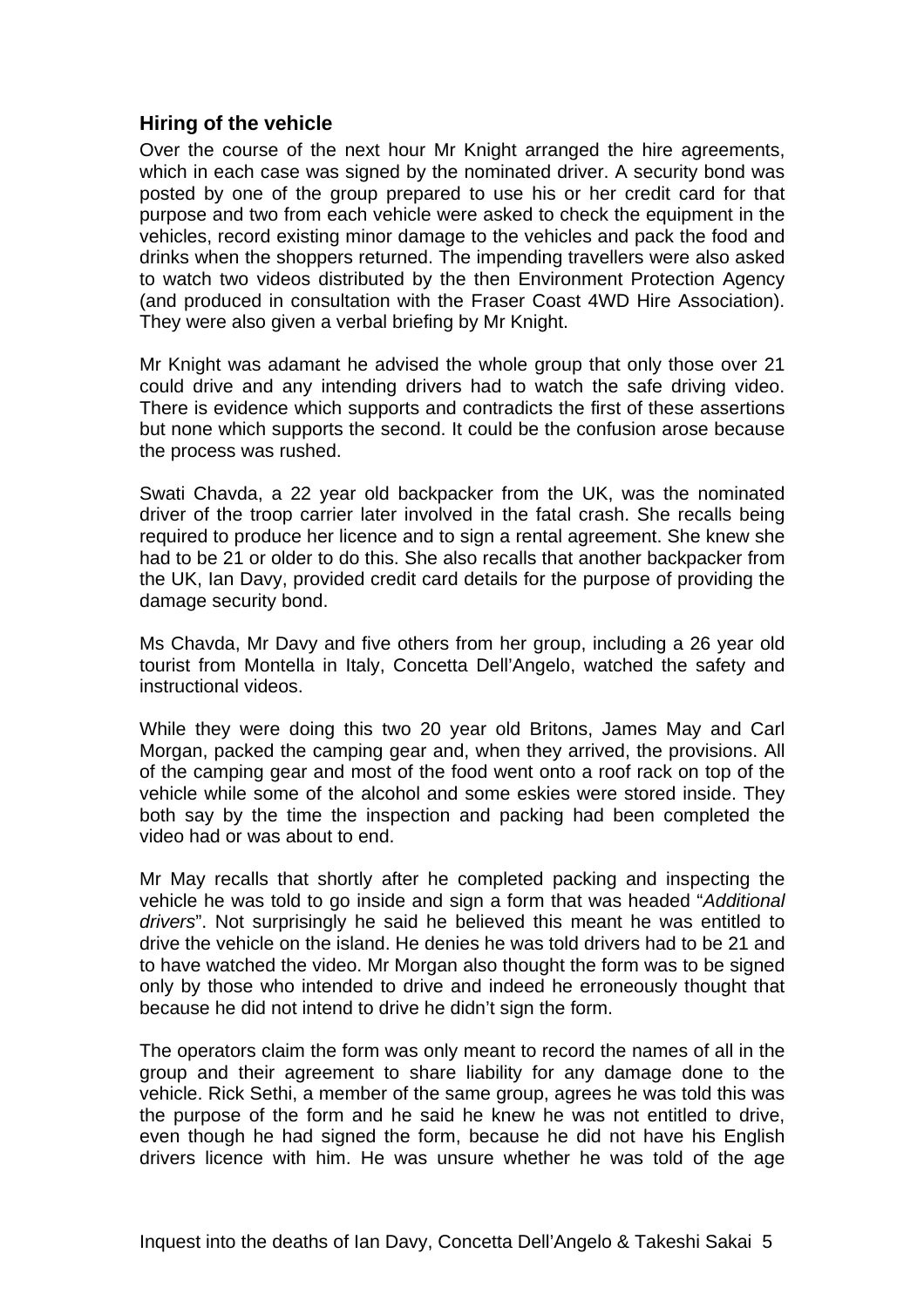<span id="page-9-0"></span>restriction and had no memory of hearing Mr Knight insist that only those who had seen the safe driving video could drive.

The group was then given a briefing by staff while situated outside by the vehicles. This briefing apparently related to the engaging of 4 wheel drive and the high and low range gear boxes, including instructions on the possible benefit of reducing tyre pressure if the vehicle were to become bogged in soft sand. Maps and suggested itineraries were provided and instruction given on the location of Cathedral Camp Ground, on the eastern side of the island, where the groups were to rendezvous for the evening.

The groups then set off with Ms Chavda at the wheel of the vehicle containing Mr May, Ms Dell'Angelo, Mr Davy and seven others.

#### **Specifications of the vehicle**

The group had been assigned an 11 seat Toyota Landcruiser Troop Carrier powered by an 8 cylinder diesel engine. The interior of the vehicle was arranged to allow 3 occupants (including the driver) to be seated on a front bench seat, while the remaining 8 passengers sat on bench seats running along the length of the vehicle and facing each other. Each bench seat was flat, metal framed, without head support and contained 4 'cross-lap' seat belts. Only the driver's position and front left passenger position had the more familiar three point lap-sash seatbelt with retractors.

The vehicle was fitted with a roof rack which specified a maximum weight of 200kg. The manufacturer's specifications for the vehicle itself permitted a Gross Vehicle Mass (GVM) of 3300kg. The tare (or unloaded) weight of the vehicle is 2320kg.

I am unable to determine the weight of luggage in the vehicle when it set off. The evidence of Mr May was that there were instructions from Bay 4WD and/or Beaches Backpackers that large packs would not be allowed. In addition to personal effects though, the group set off with camping equipment and a not insubstantial amount of food and alcohol. This was divided between the roof rack and the rear cabin of the vehicle. As will become evident, at the time of the accident much of this had been left behind and the amount of luggage on board was not such as to, in itself, raise significant concern.

#### **Day 1**

After arriving on the island the group continued for around an hour before another of the occupants, Gereon Berster, a tourist from Germany, took over the driving. He had been one of those who did the shopping and as a result he had not seen the safe driving video. There was a complaint about the speed he was driving and he was told to slow down. He continued for an hour before Ian Davy took over and drove the rest of the way to the campsite. It appears that driving on the first day was relatively uneventful. In his evidence Mr May made reference to the vehicle at one stage becoming bogged and this had led to some thoughts of reducing the tyre pressure. He said they were reluctant to do this as they did not know where they might be able to reinflate the tyres on return to the mainland. Ms Chavda refers in her statement to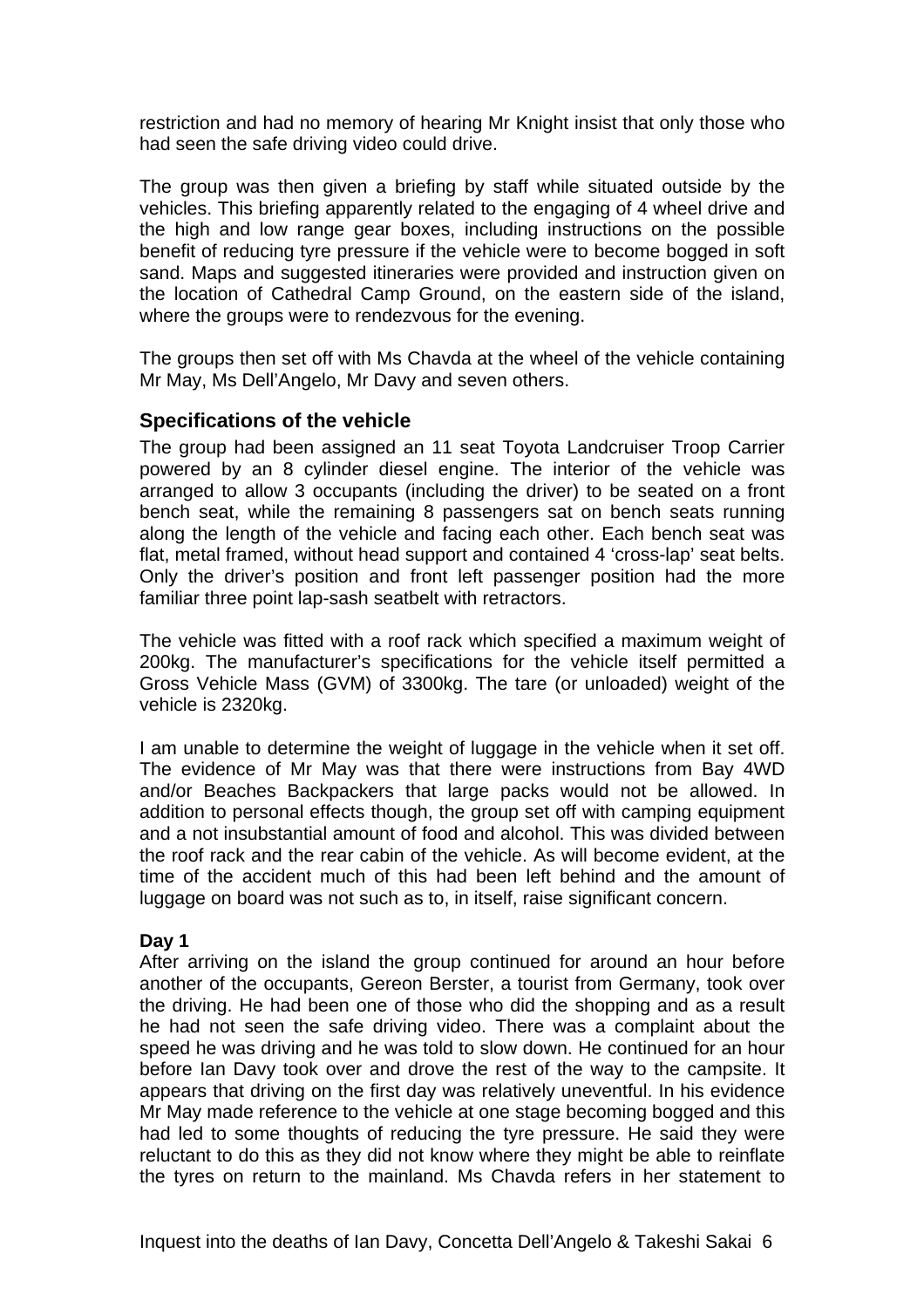<span id="page-10-0"></span>difficulties experienced in applying the vehicle's handbrake which did not appear to effectively halt the vehicle on slopes. An inspection undertaken after the crash confirmed it was defective.

The group arrived at the campsite at about 6.00pm and, shortly after arriving, began to socialise with the other groups who had already set up camp. Nearly all in the group drank alcohol in varying degrees throughout the evening. Mr May was questioned in some detail about his alcohol consumption that evening when he gave evidence at the inquest. He recalls drinking 3 to 4 stubbies of VB, stating that his motivation for drinking less than he might otherwise was that he spent much of the evening talking to a girl he had met earlier in the day. I am inclined to accept his version and certainly there is no other evidence to the effect that he drank more heavily. In any event there is no suggestion that alcohol played a role in the ensuing accident.

### **Day 2**

The group set off early the next morning with Ms Chavda at the wheel again. They planned to head north along the eastern beach towards a place known as Champagne Pools. Ms Chavda, Mr May and Mr Morgan all report that particular note was made in relation to the wearing of seatbelts and that on this morning, as it was with the previous day, the driver would light heartedly make an announcement in this regard. Mr May recalled it had been made clear to them at the time of hiring the vehicle that they may be subject to a police check on the wearing of seatbelts during their trips.

Shortly after setting off Mr May said he would like to have a drive of the vehicle; a request with which Ms Chavda was happy to comply. It was Mr May's understanding the speed limit on the beach was 80km/hr and he recalls driving at around 70-80km/hr for the majority of his stint at the wheel.

In his evidence to the inquest Mr Morgan commented that Mr May was driving "*faster*" and "*quite speedy*". However, in further questioning he said it was not faster than the vehicle had been driven the day before. He estimated a speed of 70km/hr and stated "*it didn't hit me as being dangerous or over the top or*  erratic<sup>2[4](#page-10-1)</sup>. Ricki Sethi gave evidence that Mr May drove faster than the others had been driving the day before and that he "*had an uneasy feeling in (his) stomach".* Ms Chavda said Mr May was *"a bit faster than the others were driving at"* but not *"noticeably excessive".* Gereon Berster said Mr May "*was driving about 70 to 80km per hour. It was faster than I would have driven but I didn't think it was unsafe."* 

### **The crash**

Ms Chavda said initially the vehicle was keeping to the left of the strip of wet sand but after travelling for perhaps 10km she noticed they were getting closer to the water. Next, she noticed "*a surge of water coming in front of the car".* She saw Mr May steer sharply to the left in an attempt to avoid it.

<span id="page-10-1"></span> 4 Transcript of proceedings 28 May 2009 p. 16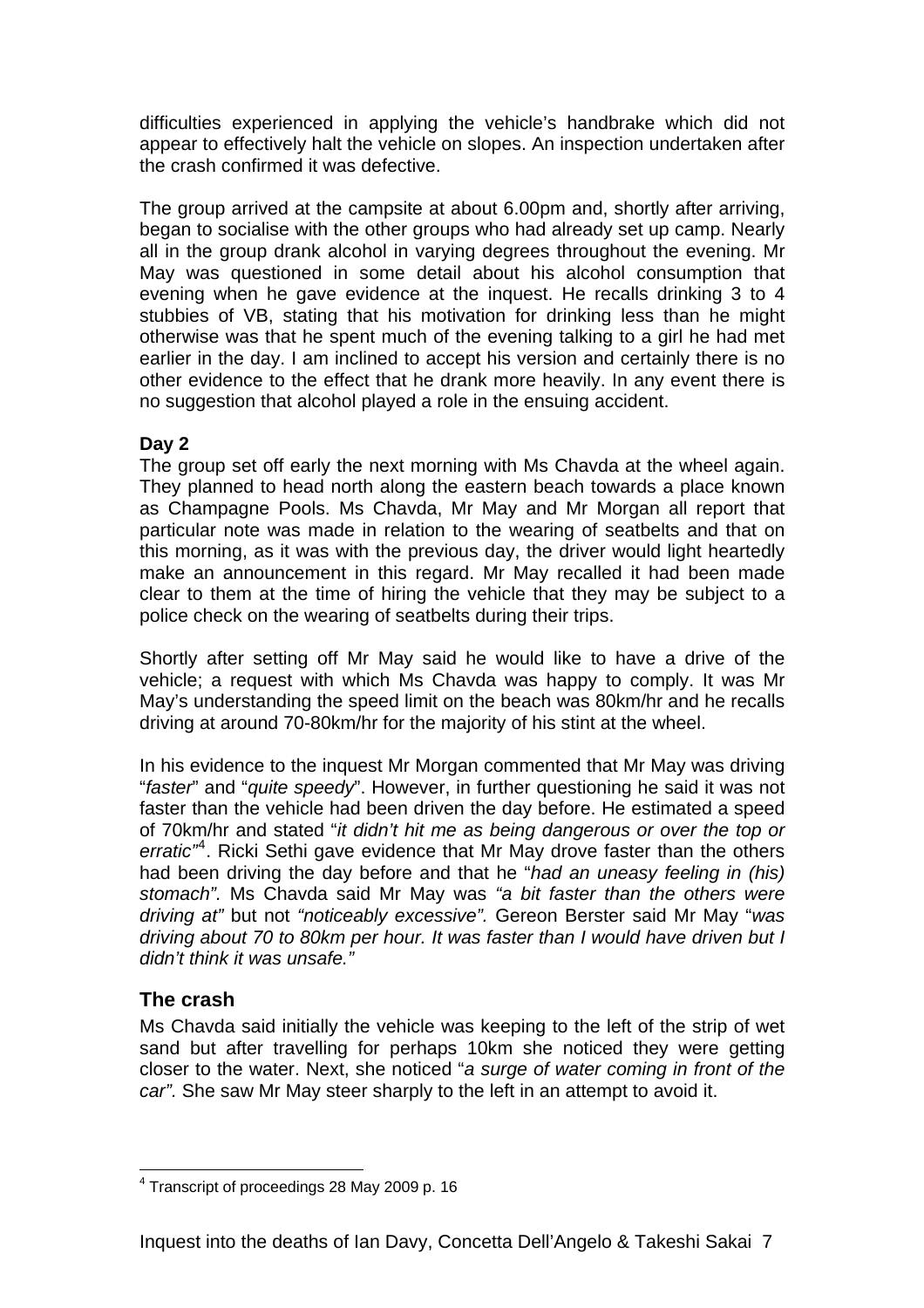<span id="page-11-0"></span>The next thing she remembers is regaining consciousness on her back on the beach.

Mr Berster didn't see the wave but he saw Mr May attempting to recover control of the vehicle after he had swerved sharply to the left. He was unsuccessful and the car started to roll. When it came to a stop Mr Berster was aware some of the passengers were unconscious and others were screaming. He helped some out of the car and then tried to comfort the injured.

When Mr May was questioned about the crash by Sergeant Roger Williams from Fraser Island police station 90 minutes after the event he said: "*I was driving along when a wave came up under my right front tyre. I swerved to my left and just lost control".* In his evidence at the inquest Mr May stated he in fact did not recall swerving to the left or moving the steering wheel with any suddenness in that direction. I accept however that this happened and that it was the direct cause of the vehicle rolling over.

### **Aftermath**

In the course of the vehicle rolling, Mr Davy and Ms Dell'Angelo were thrown out of it. The first person at the scene after the crash was Steven Nicol, a Queensland Parks and Wildlife Ranger, who arrived to find CPR being administered to Mr Davy by two of the other passengers. He commenced CPR on Ms Dell'Angelo and continued this for around 20 minutes. Mr Nicol later assisted with the other occupants who had been injured including an attempt at further CPR on Mr Davy who remained unresponsive. Two other QPWS rangers arrived and Mr Nicol instructed one of them to return to their Dundaburra base to summon assistance.

In the course of the crash, in addition to the two fatalities, five other of the occupants were seriously injured and later required hospitalisation. Sadly, it is now known that even the most prompt attention would not have saved Mr Davy or Ms Dell'Angelo but the lack of communication facilities in the area of the crash made access to medical attention painfully slow. It is estimated the crash occurred at around 7:30am. Sergeant Williams received notification via Maryborough Police Communications at 7:55am but his distance from the incident meant he was unable to arrive until 8:40am. Queensland Ambulance Service records show they received notification of the incident at 7:56am. The Queensland Ambulance Service paramedic located at the Happy Valley Ambulance Station on the island was notified at 8:01am and although heading to the incident immediately they did not arrive until 8:45am. Two helicopters dispatched by the QAS did not arrive until 9:18am.

This must have seemed an eternity for all of the surviving occupants but especially for Ms Chavda who suffered a fractured spine and paraplegia but remained conscious throughout.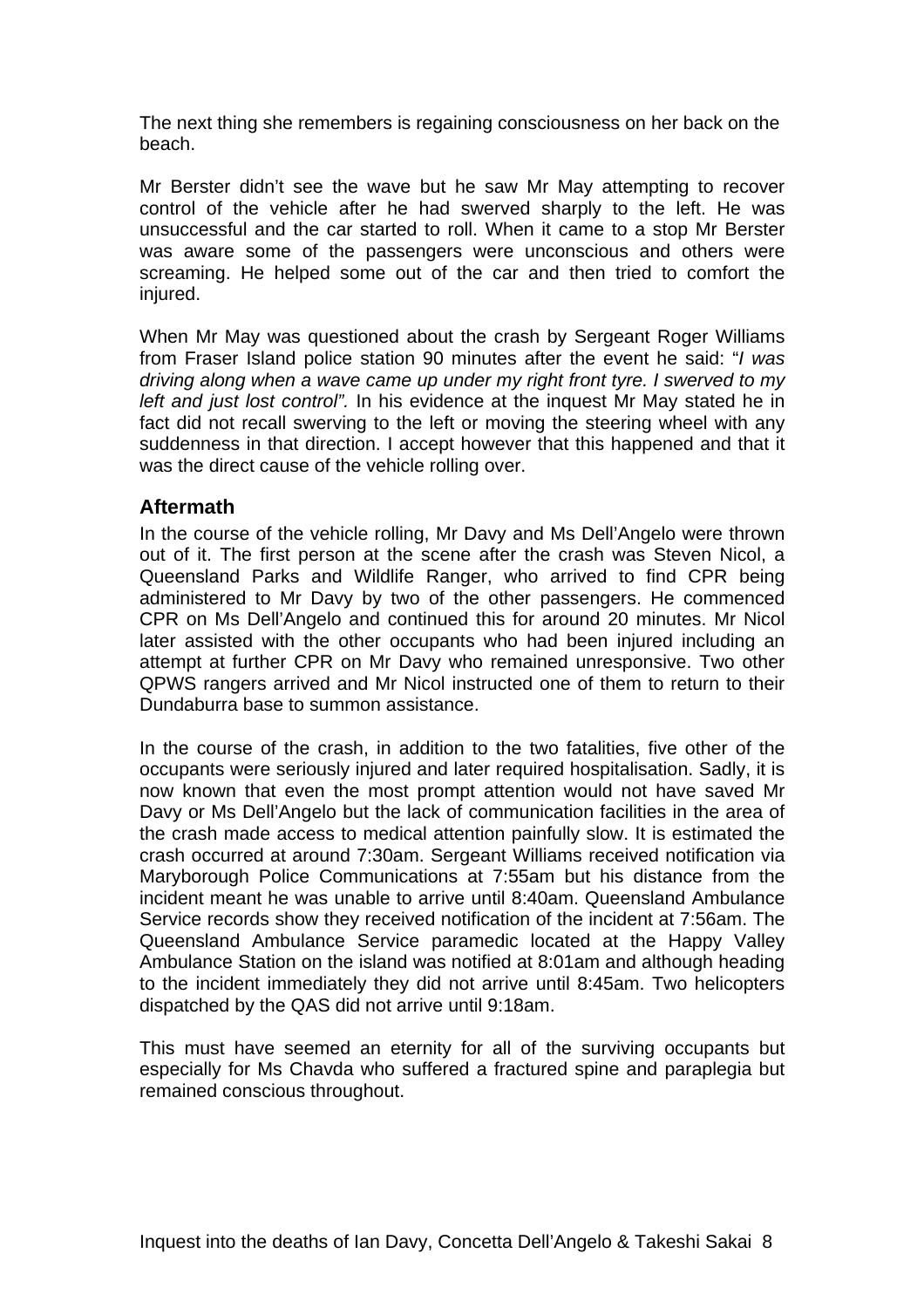# <span id="page-12-0"></span>*Autopsy findings*

On 22 April 2009 an autopsy was carried out on the bodies of Mr Davy and Ms Dell'Angelo by an experienced forensic pathologist, Dr Beng Ong, He found no markings on either body consistent with the wearing of a seatbelt at the time of impact. He limited his examination to an external examination which was sufficient for him to find that the cause of Mr Davy's death was head and neck injuries and head and chest injuries in Ms Dell'Angelo's case.

## *Investigation findings*

The crash occurred a little over two hours before low tide. At most places there was a reasonably wide strip of hard wet sand suitable for driving on.

A mechanical inspection of the vehicle conducted by a QPS mechanic, Andrew MacDonald, found no mechanical defects which may have caused or contributed to the crash. He found the handbrake did not apply fully to one of the rear tyres as ought to have been the case. At the inquest he indicated that as the inspection had occurred about three weeks after the crash he could not rule out corrosion which had occurred since the crash as the cause but in view of Ms Chavda's account that the handbrake was not working when she drove the vehicle on the first day of the trip I conclude it was defective when the vehicle was hired.

Senior Constable Rusten estimated the weight of the items on the roof of the vehicle at the time of the crash would have been approximately 55kg to 85kg. An inspection of the vehicle showed the passenger side roof edge had been the part of the vehicle most damaged during the crash. Witness statements revealed this was consistent with the seating positions of those killed and most seriously injured. It is clear Mr Davy was sitting on the passenger side rear bench seat in the position closest to the front of the vehicle. Ms Chavda and Ms Dell'Angelo were sitting immediately to his right in the two middle positions on that bench seat.

The wreckage was strewn over 50 metres. The vehicle came to rest on its driver's side. All panels on the vehicle were damaged and all glass windows were smashed. The bonnet was torn off as was the roof rack.

Senior Constable Rusten made a calculation of the coefficient of friction for the road surface at the point of the collision and, applying recognised scientific methods to the measurements he took earlier, determined that the minimum speed of the vehicle at the commencement of roll-over would have been between 59 and 73km/h. Markings on the beach were consistent with the vehicle having completed three and three quarter rotations. Senior Constable Rusten and Mr MacDonald both noted the seatbelts for the middle two positions on the passenger side bench seat were, in contrast to the others, extended much more fully (almost to their full extent). The seatbelt where it is understood Mr Davy was seated was found to be buckled up, but adjusted such that the investigating officer doubted it would have fitted Mr Davy.

The vehicle was found to have been in fourth gear at the time of the crash.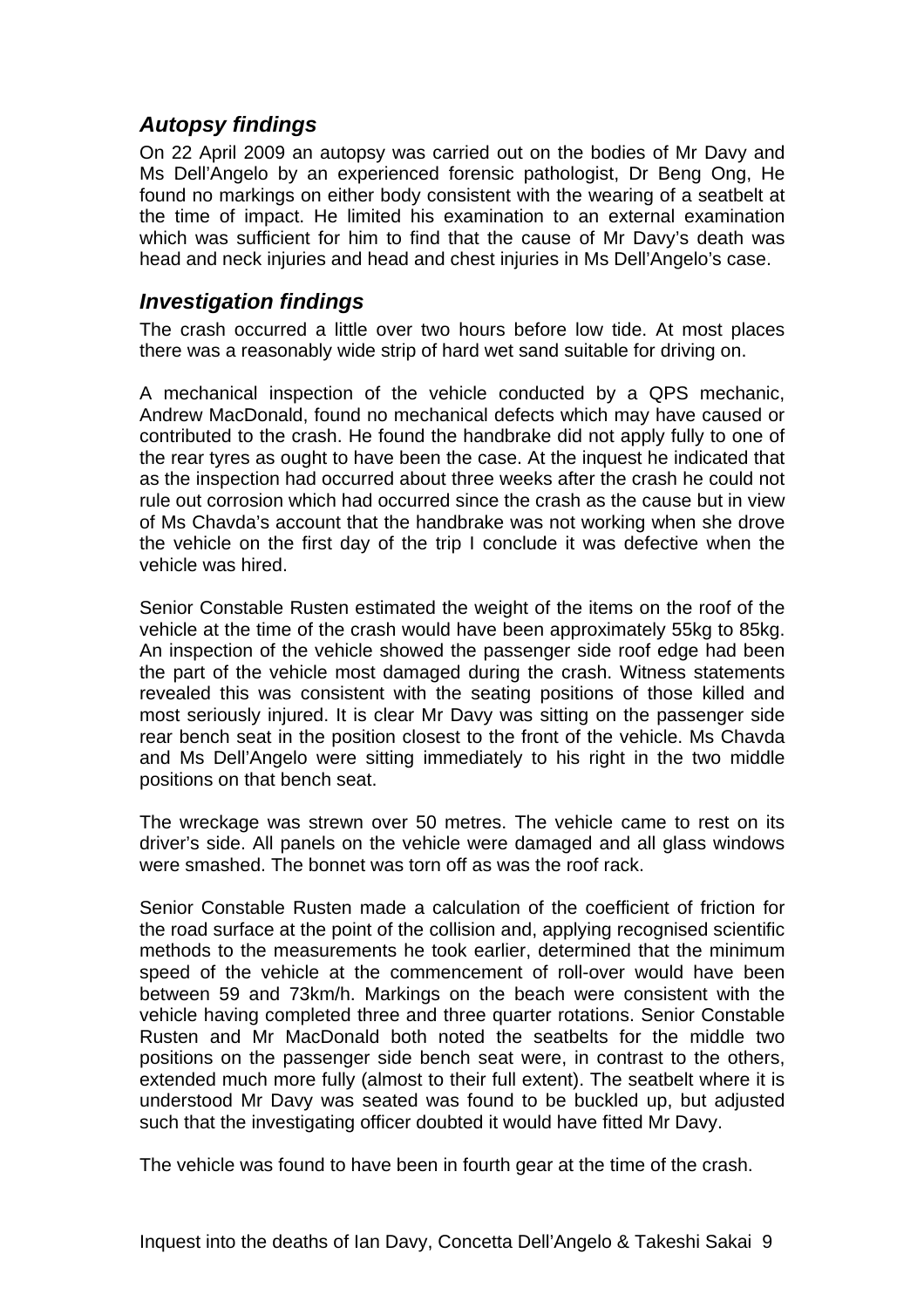<span id="page-13-0"></span>A road side breath test performed on Mr May by Sergeant Williams at 9:10am returned a zero reading.

## *Vehicle limitations*

Two experts gave evidence about the greater propensity for Toyota Troop Carriers to roll over due to their relatively narrow wheel track and high centre of gravity. This characteristic is markedly exacerbated by the number of people in the vehicle and the placing of load above the floor of the vehicle. This evidence and its ramifications for the vehicle hire industry are dealt with in more detail later. Suffice it to note at this stage that on the day in question the incident vehicle was carrying 11 people, its maximum carrying capacity, and there was a metal roof rack with 55 – 85kgs of extra load on the roof.

# *Causes of the crash*

An examination of the scene found the tyre tracks of the vehicle just before it rolled over had been washed away, supporting Mr May's evidence that a wave washed into the path of the vehicle. As is typical of much of the eastern beach, there was a ridge of higher, dry sand just south of the crash site. To negotiate that formation a driver would need to slow and steer towards the ocean; once over it the driver would need to again change course and head up the beach to avoid driving into the waves which wash further ashore on the less elevated portions of beach. Other than at low tide, a driver can not travel along a straight course on such a beach but must usually weave along following the undulations and contours. This can only be done at a relatively low speed and safe changes of direction can not be sudden.

When Mr May's inexperience led to him being surprised by a wave washing up the beach his ignorance of the conditions led him to attempt to swerve away from the water. Even at a relatively low speed the instability of the vehicle he was driving, exacerbated by its load, combined with the sudden change of direction caused the vehicle to roll over with disastrous results.

# **Findings required by s45 – Davy and Dell'Angelo**

I am required to find, as far as is possible, who the deceased were, how they died, when and where they died and what caused their death. As a result of considering all of the material contained in the exhibits and the evidence given by the witnesses, the material parts of which I have summarised above, I am able to make the following findings.

| Identity of the deceased - | The deceased persons were lan James<br>Davy and Concetta Dell'Angelo.                                                                                          |
|----------------------------|----------------------------------------------------------------------------------------------------------------------------------------------------------------|
| How they died -            | They died when the Toyota Troop Carrier, in<br>which they were travelling along the beach,<br>rolled over when the driver swerved<br>suddenly to avoid a wave. |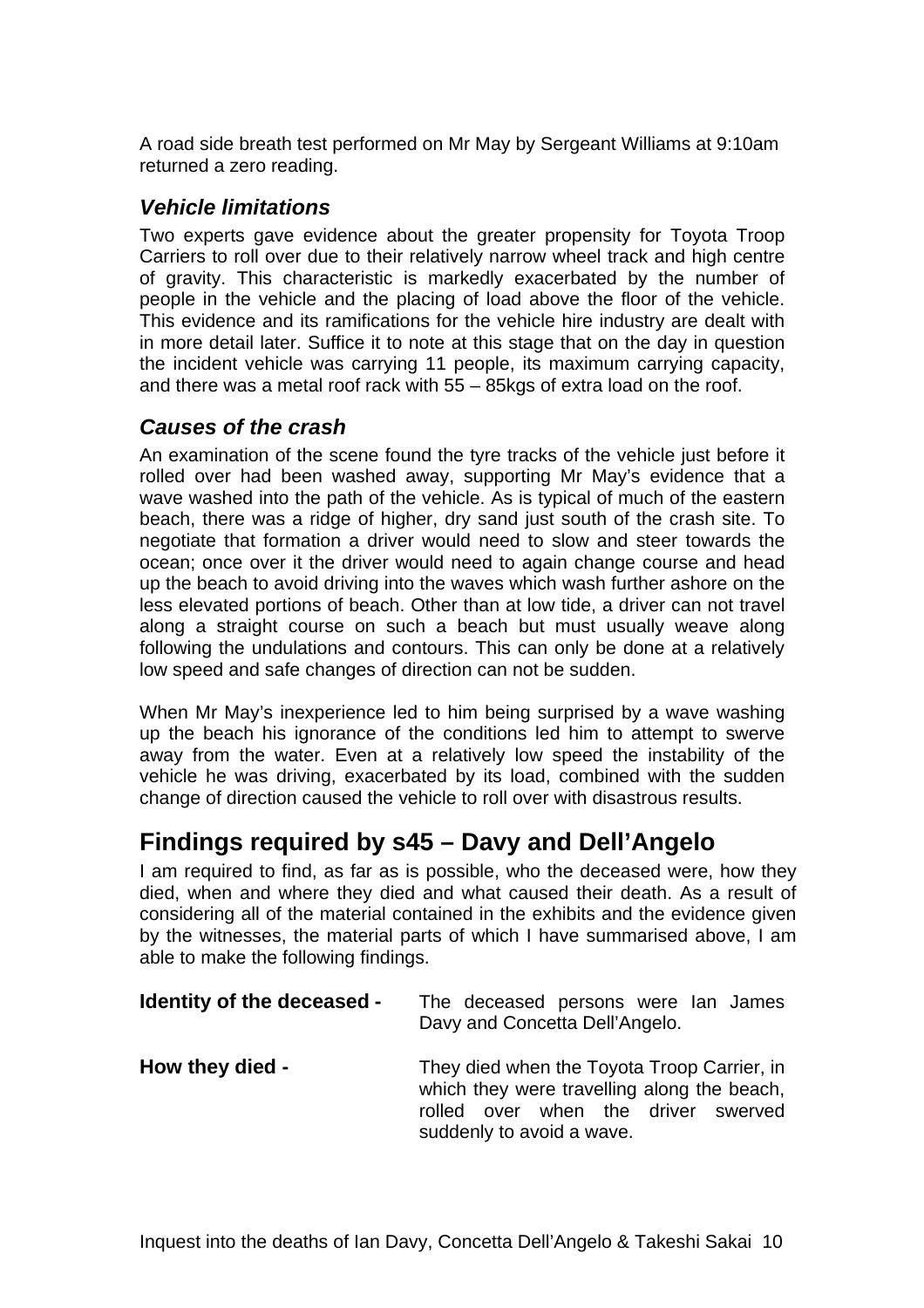<span id="page-14-0"></span>

| <b>Place of death -</b> | They both died on the eastern beach of<br>Fraser Island in Queensland.                                                  |
|-------------------------|-------------------------------------------------------------------------------------------------------------------------|
| Date of death -         | They both died on 18 April 2009.                                                                                        |
| <b>Cause of death -</b> | Mr Davy died as a result of head and neck<br>injuries.<br>Ms Dell'Angelo died as a result of head and<br>chest injuries |

### *Events of 12 and 13 December 2009*

### **Hiring of the vehicle**

On 12 December 2009 a group of Japanese nationals who had been travelling in Australia independently over a period of weeks and months arrived in Hervey Bay with a view to travelling to Fraser Island. The group were familiar with each other from having met at a backpacker hostel in Bundaberg. One of the party, Nana Matsumura, contacted a 4WD hire company known as Aussie Trax Rentals prior to the group's arrival in Hervey Bay and booked a 4WD vehicle. When she made the booking she told the operator there would be eight people in her party.

When they arrived in Hervey Bay two of the party, Takeshi Sakai and Takashi Nukutou, attended at Aussie Trax premises in order to pick up the vehicle and attend to the necessary paper work. The remaining six travellers waited nearby until they were picked up.

It was the group's intention that all of the driving would be shared between Mr Sakai and Mr Nukutou. When they got to Aussie Trax premises another group was already watching the QPWS safe driving safety video referred to earlier in these findings which is all in English. They watched the rest of the video with the other group and then it was shown to them again while the first group attended to the paperwork.

As was evident from his evidence at the inquest, Mr Nukutou has a very limited understanding of English. He stated that Mr Sakai had a much better understanding, a view shared by the company employee who dealt with the pair, Bryce Taylor, who believed he was able to convey the important information to the pair. Certainly the video wasn't a waste of time as Mr Nukutou clearly picked up some important elements including, for instance, that it was mandatory to wear seatbelts; that the speed limit on the beach was 80km per hour; and that they needed to ensure they did not drive in salt water. Conversely, it seems they were told something about the tyre pressure but did not understand and consequently randomly let air out of the vehicle's tyres when they saw others on the barge lowering the pressure in their tyres.

They were apparently shown a two page information sheet written in Japanese that reportedly includes important safety information. According to Mr Nukutou, they weren't given a copy to take away but only saw it briefly at the office of Aussie Trax.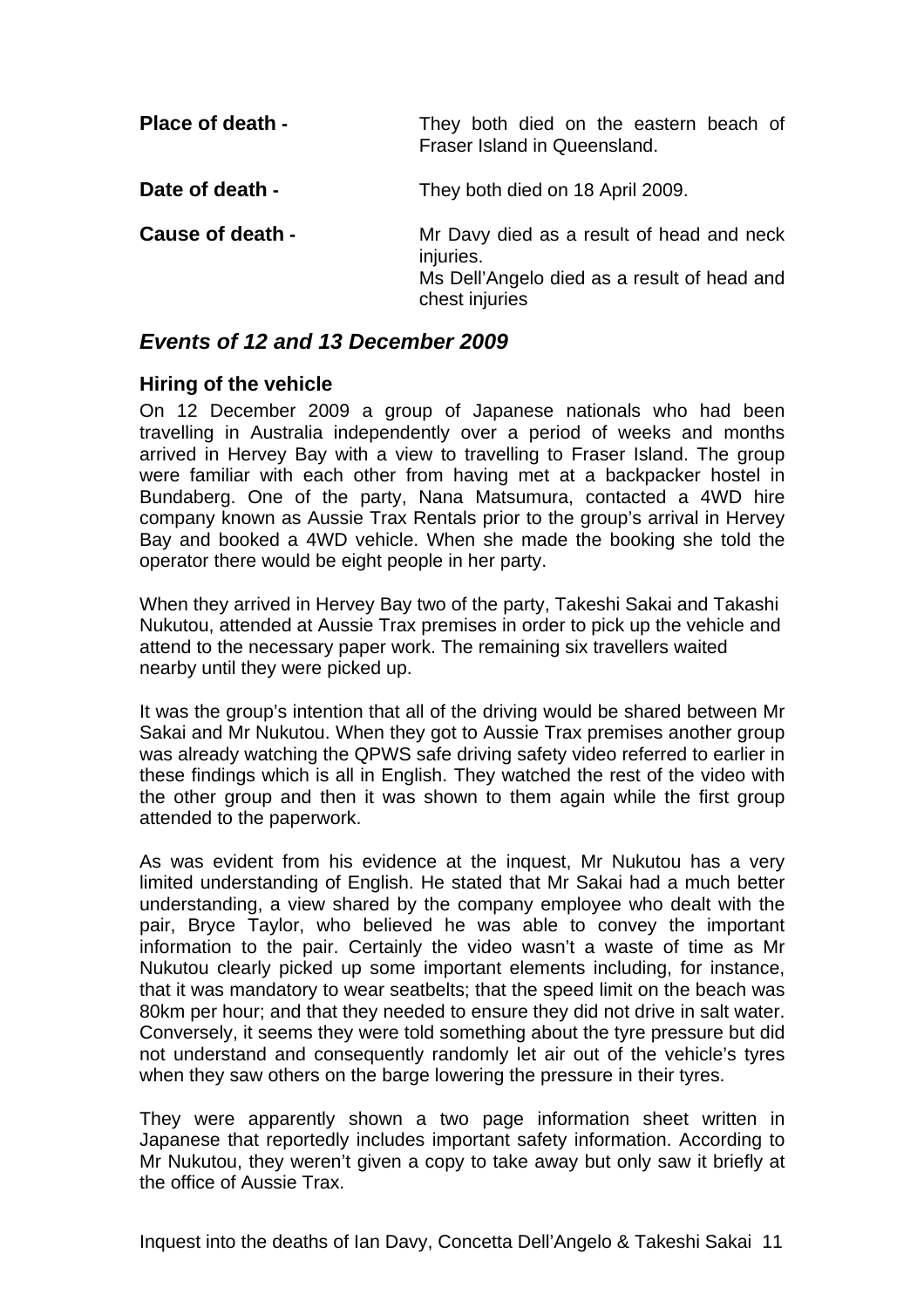<span id="page-15-0"></span>I conclude that while the basic information such as the speed limit and the use of four-wheel drive high and low gear ratios was probably successfully conveyed to the hirers, the more complex and subtle information about the beach and driving on it could not have been communicated. Indeed the appropriate travelling times referenced to the prevailing tides were not even completed on the hire agreement.

On being provided the vehicle it was clear to Mr Nukutou that it only contained 7 seats. He says that no fuss was made over this explaining at the inquest that he dismissed it as some local quirk. Aussie Trax was unable to explain with any degree of certainty how this error had occurred.

### **Specifications of the vehicle**

The vehicle hired to the party of 8 was a 2002 model 100 series Toyota Landcruiser station wagon powered by a 6 cylinder diesel engine. The vehicle had been legally modified and was registered to carry 9 people however a rear double seat had been removed. All 7 remaining seats faced towards the front of the vehicle. There was no roof rack attached to the vehicle and it is clear that all luggage carried by the group was contained, unrestrained inside the vehicle.

### **Day 1**

In his evidence to the inquest Mr Nukutou indicated he was comfortable with driving the vehicle although he stated that almost immediately after setting off he noticed a problem with the steering such that it pulled to the right when travelling at speeds over 80km/hr. This though was not sufficiently serious for him to consider returning at any point. The group's travel on 12 December was otherwise uneventful and, as planned, they spent the night at a resort at Eurong on the island.

It seems that Mr Nukutou drank a significant amount of alcohol that evening. He admitted he was still drinking past midnight although he believes he had made it to bed by 1am.

### **Day 2**

The following morning the group had breakfast at the hotel. When pressed, Mr Nukutou admitted that before setting off that morning he had drunk some wine, as had been noticed by some of the other passengers. It appears there was a process of transferring wine from casks into bottles that morning and Mr Nukutou drank what was leftover rather than seeing it go to waste. He estimates it would have been no more than half a glass.

That morning the group travelled to Eli Creek and went for a walk before setting off northbound on the eastern beach towards Indian Head with Mr Nukutou at the wheel. This was at about 9.30am. High tide had occurred at shortly before 6.00am and so by this stage there was a reasonably wide strip of wet sand suitable for driving.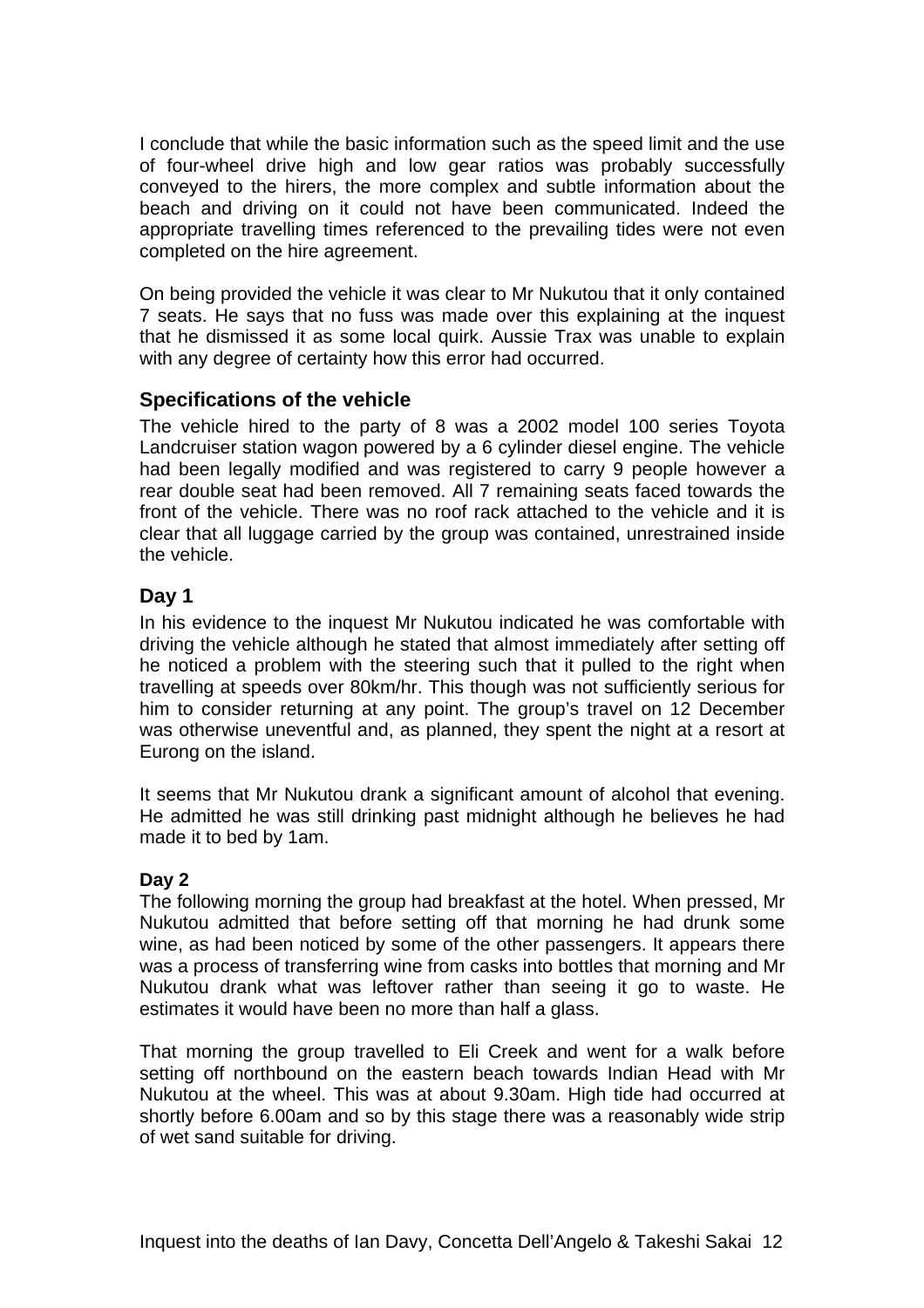Peter Maywald was with his son Ben and two friends on the eastern beach between Dundaburra and Indian Head. Mr Maywald was sitting in his vehicle having a rest while the remainder of the party fished. His attention was drawn to a vehicle coming along the beach from south of his position by its roaring motor which he considered was being operated at maximum revolutions – "*red lining*" and "*flat to the floor*" as he put it. As it passed on the sea side of his vehicle he could see that one of the rear passengers had their feet hanging out of the side window.

He formed the impression the vehicle was travelling much too fast for the conditions. He said in his statement it was possibly travelling as fast as 120km/hr. At the inquest he even countenanced 150km per hour but accepted he had little chance to accurately assess the speed. He said he was reasonably comfortable the vehicle was travelling at least 100km per hour. He stated that it was as fast as he had seen anyone travel in his 15 years of visiting Fraser Island. The vehicle passed between his position and the other three in his party, who were standing in the surf, without noticeably slowing. As the vehicle passed the driver sounded the horn and some of the passengers could be heard yelling out. Terrence Hollworth and Shawn Jarrett, Mr Maywald's two friends also estimated the vehicle to be travelling at more than 100km/hr as it went past them.

In his statement signed two weeks after the crash Mr Maywald said; *"From what I saw by the way they were driving I was almost certain that they were going to crash."* At the inquest he was adamant that was not a view formed with the benefit of hindsight but an accurate reflection of his state of mind at the time.

Mr Nukutou and the other passengers in the vehicle acknowledge that at various times over the weekend some occupants of the vehicle had parts of their body outside of its windows while it was travelling. Mr Nukutou recalls on the first day they were on the island two of the passengers had in fact been sitting on the window ledge with their torsos outside the vehicle while he was driving. One of the occupants Kentaro Okada stated none of the four occupants in the middle seat (there being three in the front and one in the single rear seat) were wearing a seatbelt. The forensic evidence certainly suggests that Mr Sakai who was in the front passenger seat was not wearing a seatbelt at the time of the crash.

#### **The crash**

Mr Maywald continued to observe the vehicle as it travelled along the beach and says when it was approximately 600-700 meters north of him it appeared to turn to the right, the right wheel lifted and the vehicle began somersaulting like a top. His macabre premonition had eventuated.

Mr Nukutou states he has no recollection of the immediate lead up to the crash and does not remember what speed he was doing at that time. He says the last he does remember was travelling at 80km/hr and although admitting that at times he may have reached speeds of up to 100km/hr he does not believe he exceeded this.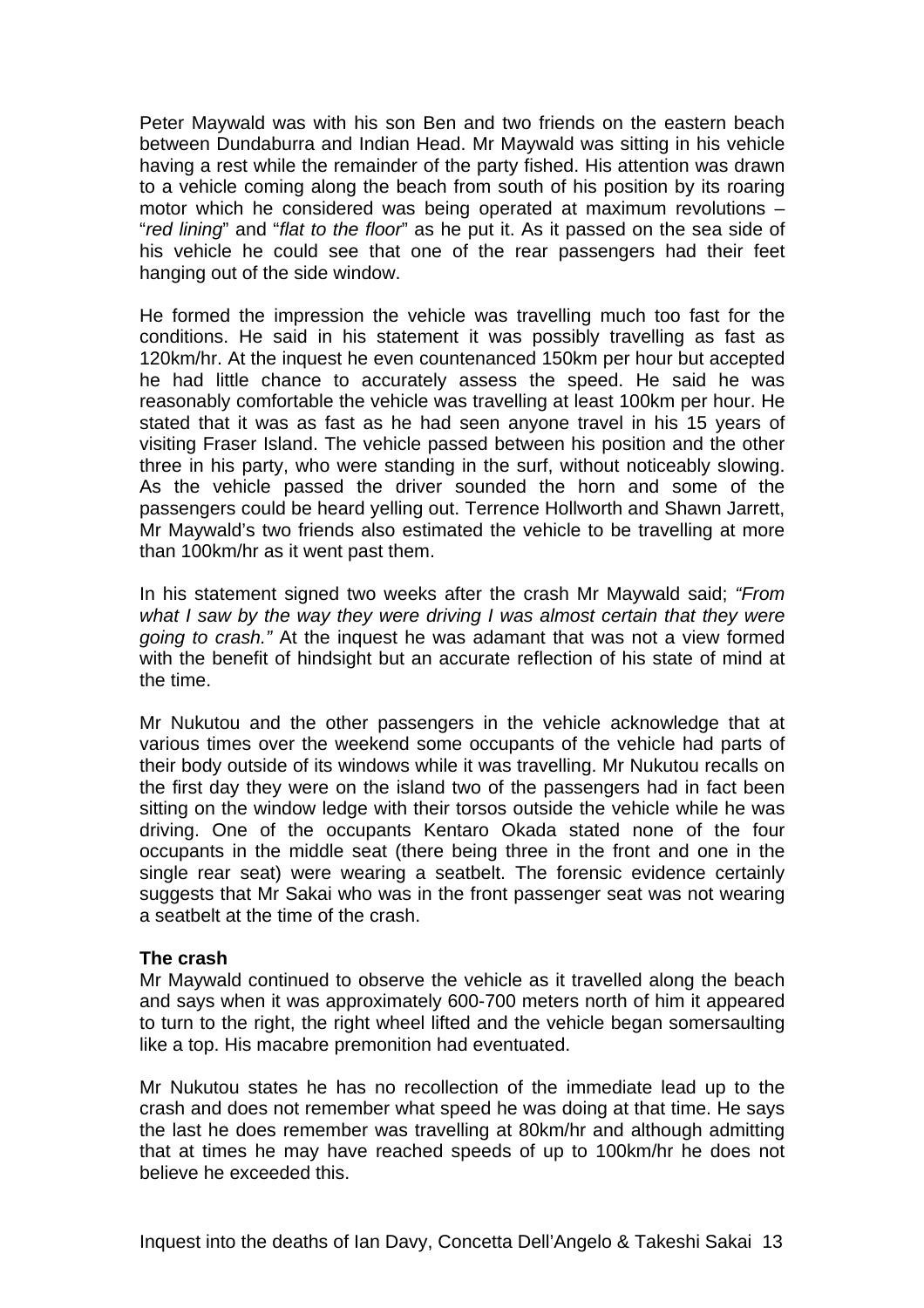<span id="page-17-0"></span>The evidence from the occupants of the vehicle is inconsistent in relation to whether the vehicle swerved left or right immediately before crashing and otherwise no explanation is provided as to what may have been the cause. Michiaki Yamamoto who was in the rear seat recalls the vehicle was close to the waves just prior to the crash and expresses a belief the driver veered left to avoid them before losing control.

### **Aftermath**

Mr Maywald and his group immediately drove to the crash site. It was clear some of the occupants of the crashed vehicle had been badly injured. He observed one of the occupants giving mouth to mouth to another lying on the ground. An attempt at a triple 0 call was unsuccessful as there was no reception and Mr Maywald decided to drive the 15 minutes to the nearest ranger station where he was able to contact the QAS.

He was given instructions in regard to setting up a safe landing location for a helicopter which he arranged when returning to the site. Mr Jarrett and Mr Hollworth remained at the scene where they observed the continued attempts at CPR on the unconscious Mr Sakai. The QAS paramedic based at Fraser Island was the first member of emergency services to arrive at the scene. A defibrillator was attached to Mr Sakai however sadly it was clear by this time nothing further could be done and CPR was ceased. QAS records show they were notified of the incident at 9.30am and the first unit arrived at 10.19am. The most seriously injured were transported by helicopter to Royal Brisbane Hospital. This included Mr Nukutou who suffered a broken neck in the crash.

### *Autopsy results*

A post mortem examination was conducted on the body of Mr Sakai on 16 December 2009 by an experienced forensic pathologist Dr Storey. Dr Storey did not note any markings on the body consistent with Mr Sakai having been wearing a seatbelt at the time of the crash. The examination revealed injuries consistent with having been struck by parts of the vehicle either during the course of being ejected from it or as the vehicle continued to roll after ejection. Dr Storey listed the cause of death as multiple severe injuries including skull fracturing, multiple bilateral rib fracturing, pulmonary lacerations and liver lacerations due to or as a consequence of a motor vehicle accident.

# *Investigation findings*

Sergeant Webb determined the crash was caused as a result of sudden steering input by the driver causing the front left hand tyre to dig into the sand and resulting in the vehicle overturning at least 3 times before coming to rest back on its wheels. He included that none of the occupants were restrained by seatbelts at the time the vehicle crashed and that a number of occupants, including the deceased man Mr Sakai were ejected from the vehicle as it rolled. Sergeant Webb is of the view the vehicle was being driven at excessive speed at the time it crashed. This view is based on the eye witness accounts rather than any forensic analysis of the crash scene.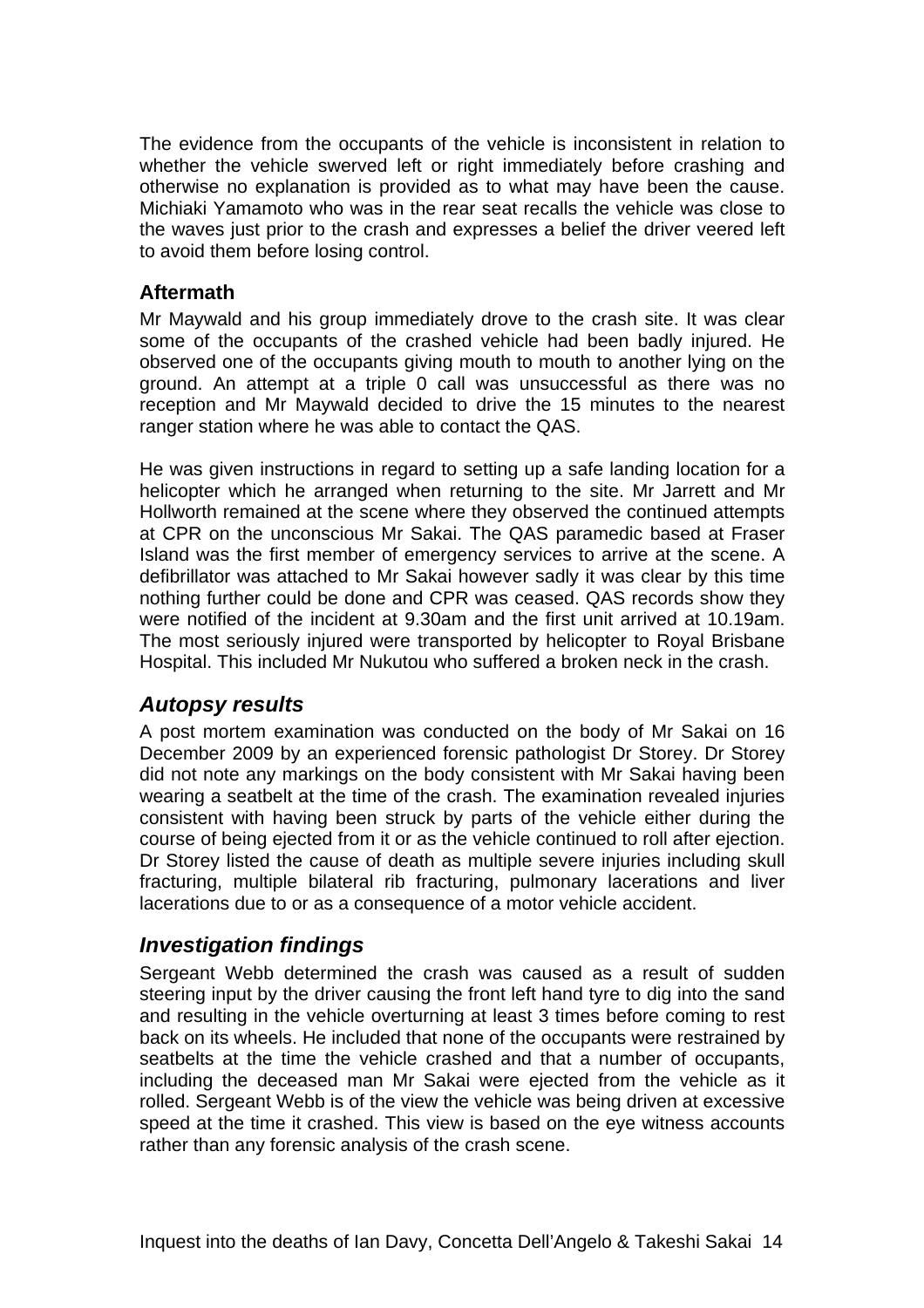<span id="page-18-0"></span>A mechanical inspection of the vehicle revealed no faults or deficiencies that could be said to have contributed to the crash. Only the right rear tyre remained inflated at a pressure of 37psi.

## *Cause of the crash*

The tracks of the vehicle in the sand show that shortly before it rolled, the vehicle had left the hard wet sand and driven onto a patch of soft sand. The tyre marks indicate that as it did so the vehicle started to yaw – that is the rear tyres are seen to be tracking outside and to the right of the front tyres. Undoubtedly, driving into soft sand caused the vehicle to rapidly decelerate. The tracks then show a turn to the right - presumably an attempt to correct the yaw – and immediately thereafter the left front tyre dug in and the vehicle flipped over and somersaulted three times.

The driver lost control of the vehicle because it was being driven too fast in the prevailing conditions.

# **Findings required by s45 - Sakai**

I am required to find, as far as is possible, who the deceased was, how he died, when and where he died and what caused the death. As a result of considering all of the material contained in the exhibits and the evidence given by the witnesses, the material parts of which I have summarised above, I am able to make the following findings.

| Identity of the deceased $-$ | The deceased person was Takeshi Sakai.                                                                                                                                                  |
|------------------------------|-----------------------------------------------------------------------------------------------------------------------------------------------------------------------------------------|
| How he died $-$              | Mr Sakai died when he was flung from a<br>rolling 4WD vehicle in which he was a<br>passenger that was being driven at high<br>speed along a beach when the driver lost<br>control of it |
| Place of death $-$           | He died on the eastern beach of Fraser<br>Island in Queensland.                                                                                                                         |
| Date of death $-$            | He died on 13 December 2009.                                                                                                                                                            |
| Cause of death $-$           | He died as a result of multiple injuries<br>incurred in a motor vehicle crash.                                                                                                          |

# **Condolences**

Whenever a young person dies in a sudden, violent incident the distress of family and friends is severe. When the bereavement occurs as a result of something that happens on the other side of the world the suffering is magnified by the isolation. I'm sure the family and friends of the three people who died in these two crashes continue to grieve. I offer them my sincere condolences.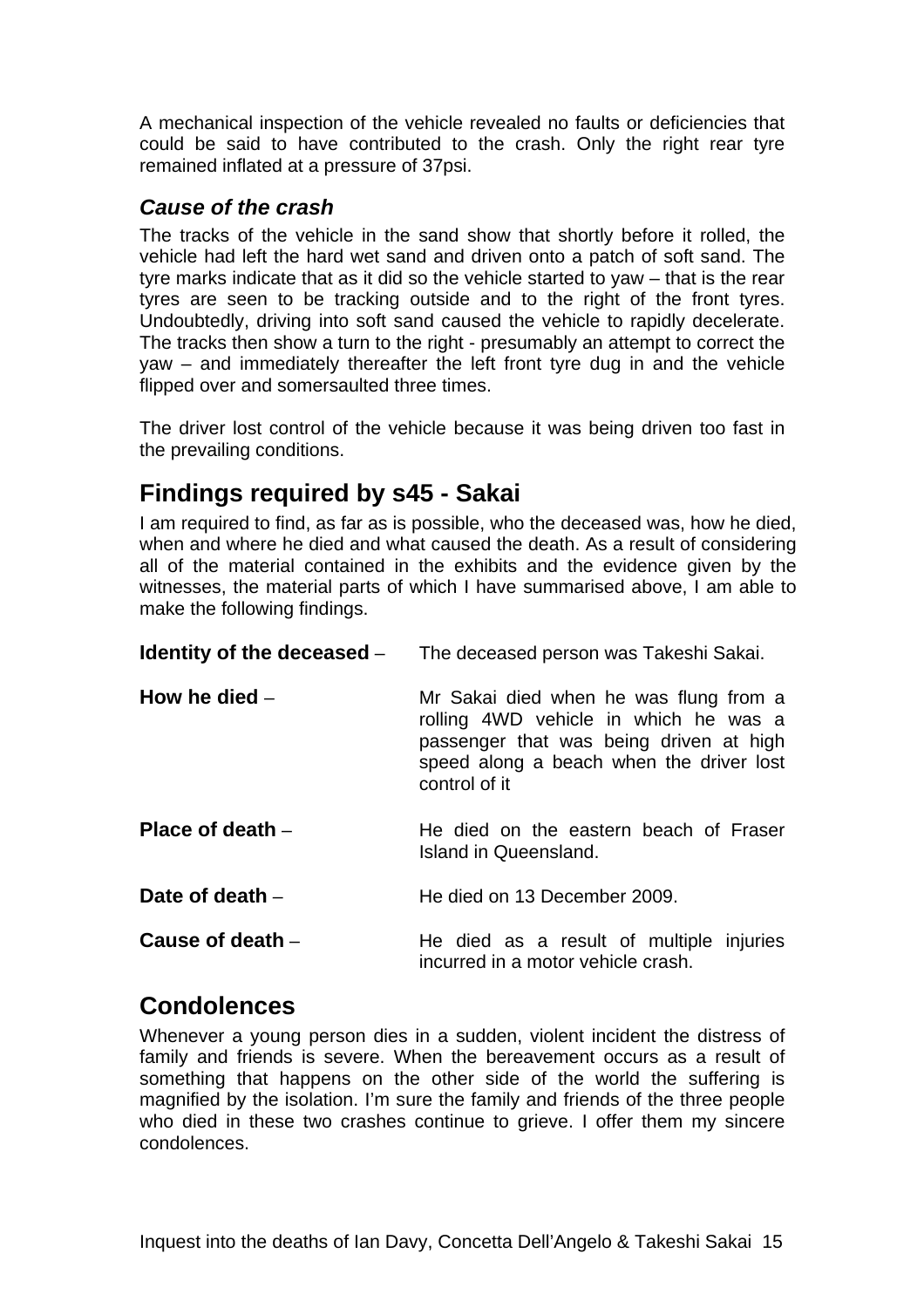# <span id="page-19-0"></span>**Referral to DPP**

The Coroners Act by s48 requires a coroner who, as a result of information obtained while investigating a death, "*reasonably suspects a person has committed an offence,"* to give the information to the appropriate prosecuting authority.

I take "*committed an offence*" to mean there is admissible evidence that could prove the necessary elements to the criminal standard.

In my view this provision requires me to consider whether I should refer the conduct of either of the drivers in these two incidents to the Director of Public Prosecutions to enable him to determine whether a charge under section 328A of the Criminal Code - dangerous operation of a vehicle causing death should be preferred.

The Criminal Code in section 328A(4) creates an offence in the following terms: "*A person who operates…a vehicle dangerously in any place and causes the death... another person commits a crime*".

In determining whether a vehicle was being operated dangerously it is appropriate to apply an objective test – *R v McBride* [1962] 2 QB 167. For this reason the accused person's state of mind – that is whether he or she intended to drive carefully or dangerously is irrelevant and the offence does not require proof of criminal negligence – see *R v Wilson* [1965] QWN 42. It is simply a question for the jury to determine whether the manner of driving was dangerous in all of the circumstances.

For many years Queensland courts had held when determining whether a person was guilty of dangerous driving that the Crown must show some fault on the part of the driver which caused the danger to the public – see *R v Webb* [1986] 2 Qd R 446. However that is no longer the law. In *R v Wilson*  [2008] QCA 349 it was confirmed that the High Court decision in *Jiminez v R*  (1992) 173 CLR 572 obviated this. In the leading judgement of the court McMurdo P stated; "*it follows from Jiminez that in a trial for an offence against section 328A the jury need not be told that fault is an element of the charge. That is not to say that in establishing the offence any consideration of the offender's mental state must necessarily be disregarded. Section 24 and other provisions of chapter 5 Criminal Code like section 23, section 25 and section 31 are sometimes raised in such cases*".

The evidence establishes that the cause of the first crash was a combination of Mr May's sudden movement of the steering wheel, the speed of the vehicle and its propensity to roll over as a result of design limitations and its load. Applying the law to the circumstances of this case I am of the view that a jury is likely to conclude Mr May's driving was objectively dangerous in that it was too fast for the actual road conditions. The question then becomes whether the Crown could negate the defence provided by section 24 - Mistake of fact. That is, could the Crown prove that Mr May did not have an honest and reasonable belief that it was safe to drive in the manner in which he did.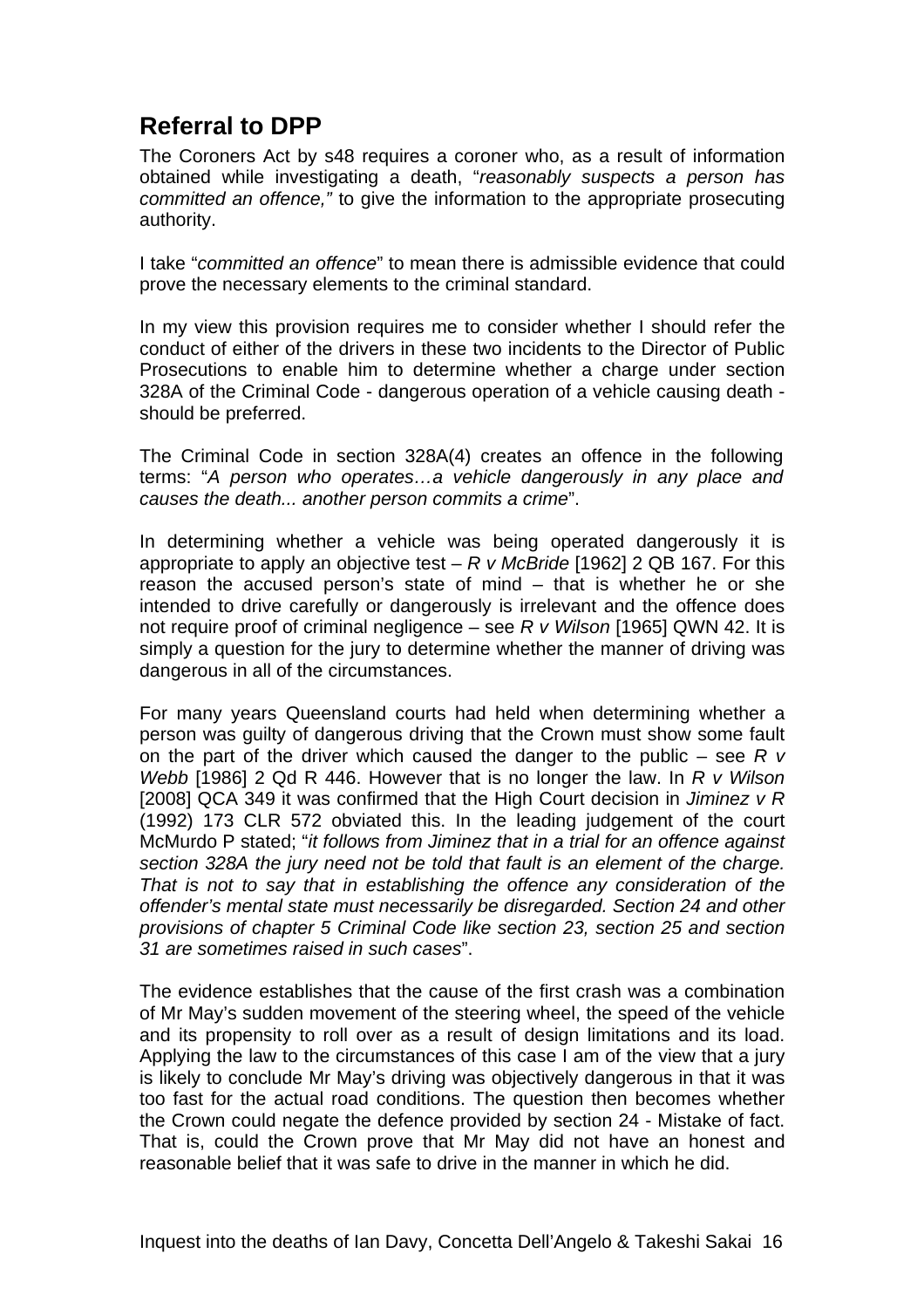<span id="page-20-0"></span>In assessing that issue it is necessary to consider what Mr May knew about the conditions in which he was driving and what instructions he had been given. The fact that Mr May was driving at or under the speed limit he understood to be in place goes some way to assisting him but is not determinative of the issue. It is incumbent on a person in Mr May's position to drive at a speed appropriate to the circumstances. That speed may be under the speed limit in force. For example the QPWS video warned that sharp turns on the sand should be avoided even at low speed.

Notwithstanding that, I am of the view that the Crown could not persuade a reasonable jury that Mr May did not have an honest and reasonable belief that his manner and speed of driving were safe.

Accordingly, a reasonable jury properly instructed would not convict him and therefore I do not intend to refer his conduct to the DPP for consideration of a prosecution.

The same approach must be adopted in respect to Mr Nukutou. I am of the view that a jury could reasonably conclude that the manner of Mr Nukutou's driving – particularly the high speed he was driving at just before the crash occurred - was dangerous.

Further, I also consider a jury could reasonably reject a suggestion that Mr Nukutou held an honest and reasonable, but mistaken belief that his manner of driving was safe in the circumstances. A jury could well conclude that the persuasive evidence concerning his speed and the likelihood that he knew his passengers were unrestrained; in circumstances where the evidence strongly indicates that he was aware of the rules regarding speed and the wearing of seatbelts, cannot be reconciled with such a belief.

Accordingly, I take the view that a jury could find that Mr Nukutou did not have a valid defence available to him. It is my duty under s.48 of the Act to forward the material I have collated which relates to the manner of Mr Nukutou's driving to the appropriate prosecuting authority, in this case the DPP.

# **Concerns, comments and recommendations**

Section 46, in so far as it is relevant to this matter, provides that a coroner may comment on anything connected with a death that relates to public health or safety, the administration of justice or ways to prevent deaths from happening in similar circumstances in the future.

### *Introduction*

The empirical and anecdotal evidence indicates the circumstances of the crashes that resulted in the three deaths investigated by this inquest are far from unique. On the contrary, the factors which contributed to the sad deaths of these three young international tourists seem typical of the disproportionate number of crashes involving members of this demographic on Fraser Island in recent years since the rapid increase in the number of young independent travellers – backpackers – visiting the island.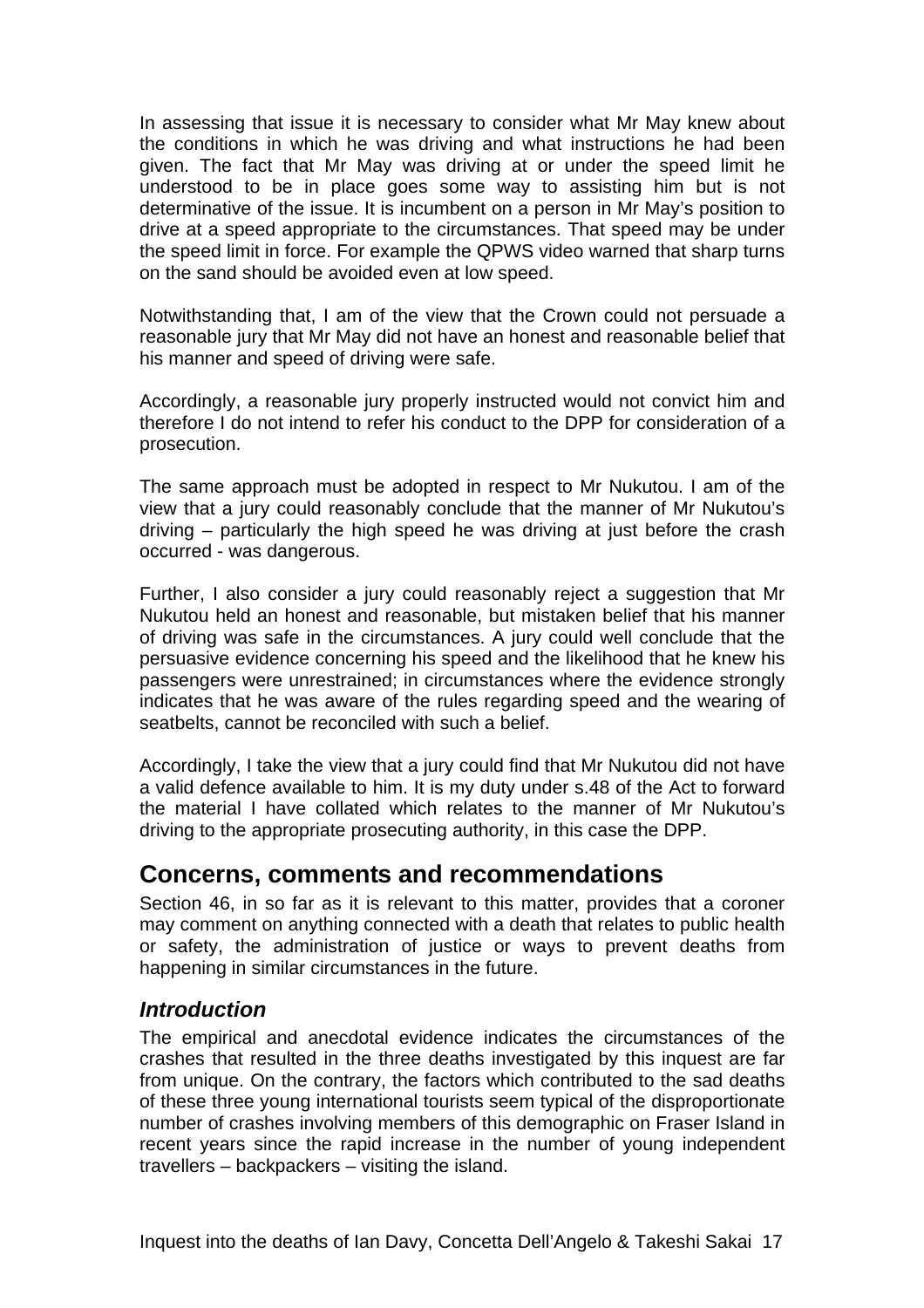<span id="page-21-0"></span>It seems clear ensuring the safety of this group poses special challenges. Many local visitors are introduced to the island as juveniles in the company of responsible adults and learn the risks of the place gradually, or go there for the first time with returning visitors. In contrast, each year many thousands of foreign tourists, many who are not fluent in English, arrive in Hervey Bay one day and want to be on Fraser Island the next before heading off to the next "must see" attraction. If we invite them to do that we have an obligation to make it as safe as reasonably possible.

Some of the witnesses expressed concern about the financial impact on some local businesses of some of the precautions that were raised for consideration during these proceedings. I am of the view the pecuniary interests of those businesses can not take precedence over public safety. Nor should the public be expected to bear the cost of emergency services and medical care incurred through unsafe business practices.

It is legitimate however, to seek to avoid regulation which unnecessarily impinges on public enjoyment of the wilderness of Fraser Island that so significantly contributes to its attraction.

I shall now attempt to describe and define the extent of the safety risks, and the regulatory regime which may be utilised to minimise them with a view to suggesting further preventative measures.

### *Traffic incident trends and causes*

A report into road user safety on Fraser Island commissioned in July 2005 by what was then Queensland Transport, and prepared by the consulting firm ARRB Group analysed crash data on the island between 2000 and 2004. That data revealed 54 casualties from 35 crashes. Of those crashes 70% were described as "overturned vehicle" or "hit object" and 46% resulted in someone being hospitalised. It is significant that 77% occurred on the eastern beach of Fraser Island. The drivers most likely to be involved were overseas drivers between 17 and 24 years of age and Australian drivers between 40 and 49 years of age.

A more recent crash risk analysis has been conducted for the purpose of these proceedings by the Department of Transport and Main Roads. In the five years 2003 to 2007 there were 60 crashes involving 67 vehicles which resulted in 106 casualties. That casualty rate of 2.36 casualties per crash compares with the Queensland average of 1.33.

Two of these crashes resulted in fatalities while another 27 resulted in hospitalisation of one or more people. Single vehicle incidents accounted for 49 of the 60 crashes.

Analysis of the data shows that 41 of the 67 drivers were aged under 30. In those cases where the details are known, 77% of the drivers were male, 52% of the drivers held an overseas licence, 56% were self-drive rental vehicles and 53% had a seating capacity of between 9 and 11 persons.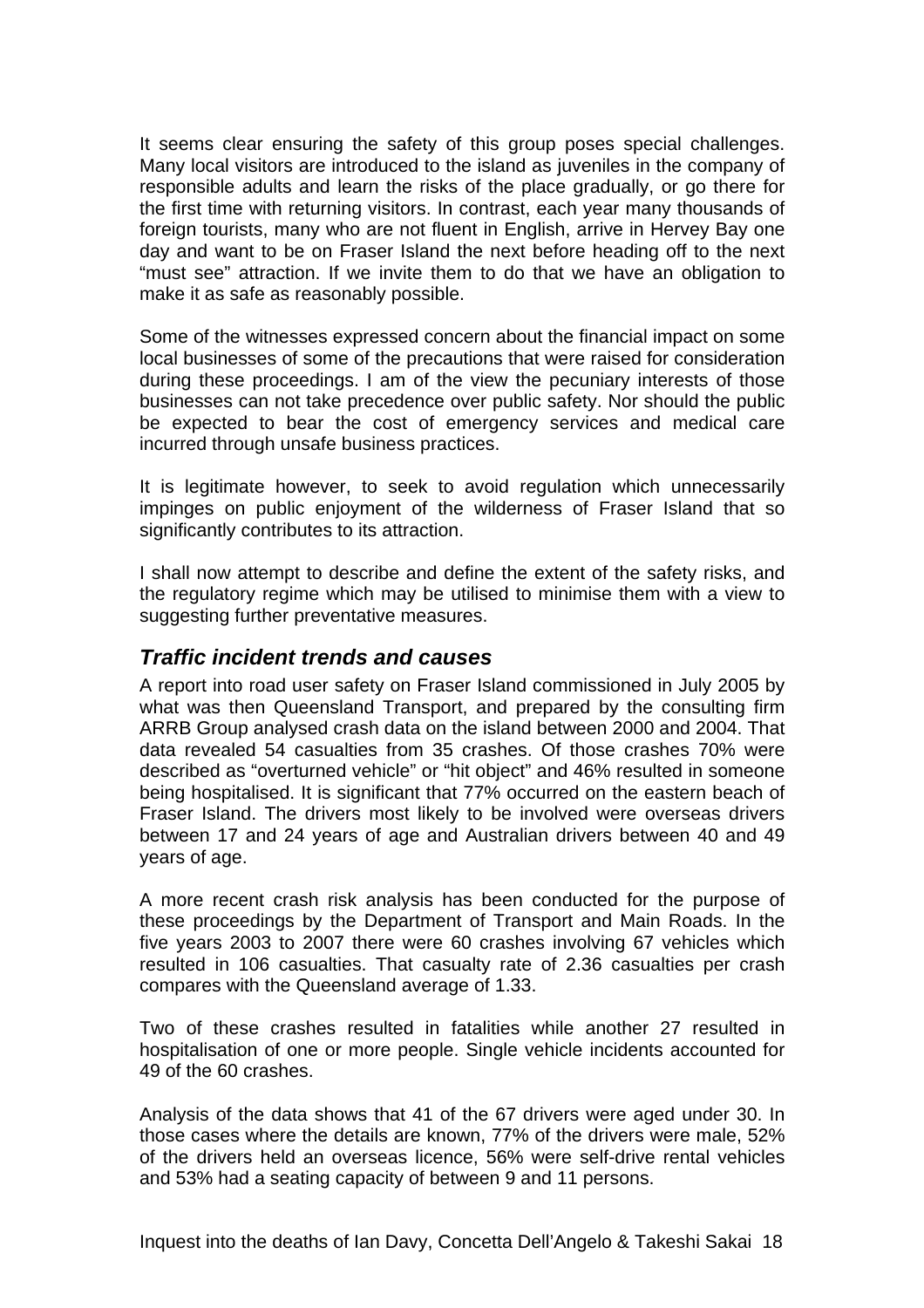It seems clear the frequency of crashes on Fraser Island has been increasing: there were 10 crashes from 1998 to 2002 and 60 crashes between 2003 and 2007. While to some extent this increase reflects the rapid growth in visitor numbers but it far outstrips it. It is also significant that accident figures for other vehicle accessible beaches do not give rise to safety concerns.

A human factors expert retained by DTMR, Dr Ron Christie, who gave evidence to the inquest about the behavioural factors he considers contribute to these crashes concluded:

*Vehicle crash risk and injury severity is relatively higher on Fraser Island due to high levels of exposure-to-risk stemming from a combination of environmental, vehicle and human factors. Most vehicle operators and passengers are tourists, often from overseas, visiting the island for a short period of time and are unfamiliar with 4WD vehicles and driving on sand tracks or beaches. Human error and risk are increased by the youthfulness and maleness of many of the visitors, the lack of enforcement controls, the absence of traffic engineering measures present in less remote areas and reliance on 4WD vehicles with safe handling and crashworthiness levels that may be below those of modern passenger cars.[5](#page-22-0)*

The circumstances of the crashes investigated in this inquest and the empirical and anecdotal evidence provided in the exhibits and oral evidence confirms the validity of these observations. The risk factors can be grouped into environmental, driver related and vehicle related, although they of course overlap and intersect.

- The driving environment is very different to the roads many of the first time visitors will have experienced previously. It contains many unusual and often partially hidden potential dangers that may be difficult for a novice to identify. The safety of the driving environment changes rapidly in response to weather and tide conditions. It may appear deceptively benign. Law enforcement is less prevalent and obvious than in most densely settled regions.
- The drivers are frequently young males travelling with their peers. They frequently have had no experience or exposure to similar driving conditions. Lack of fluent English can make awareness raising more difficult. They are frequently in a relaxed, effusive or expansive frame of mind, wanting to actively engage with the wild environment free of the constraints that burden their lives in their countries of origin.
- The vehicles are frequently loaded to maximum capacity with load distribution that contributes to a propensity to roll over which is masked by otherwise normal handling characteristics. The vehicles are

<span id="page-22-0"></span> 5 Ex D5 p 11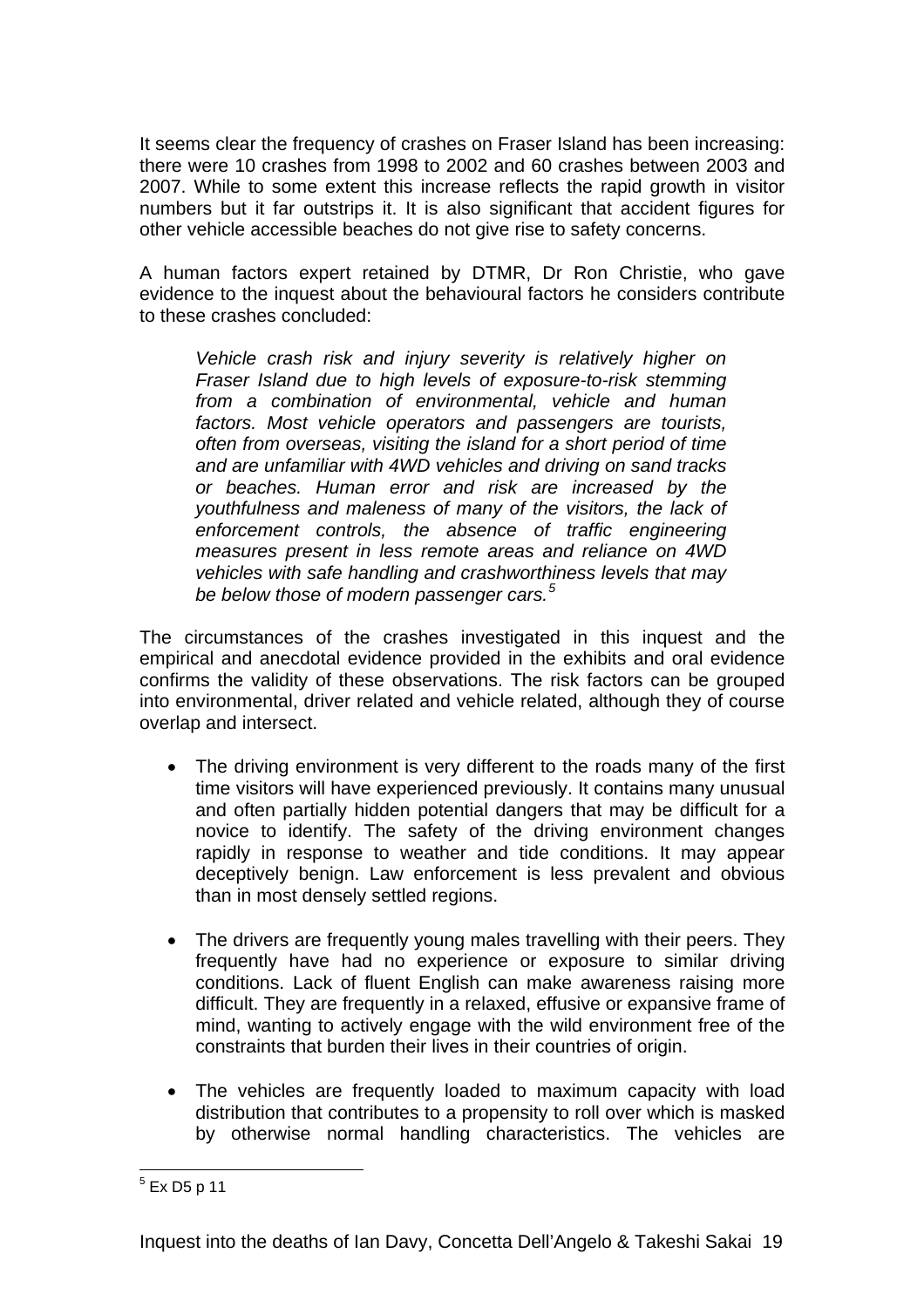<span id="page-23-0"></span>frequently inadequately maintained to equip them to operate safely in a harsh environment.

It is these numerous factors any regulatory regime must seek to ameliorate.

## *Regulatory regime*

All of Fraser Island is a "recreation area" for the purposes of the *Recreation Areas Management Act* 2006 (*RAMA)*. The RAMA confers extensive powers in relation to the management of such areas on the chief executive of the governing agency; currently the Department of Environment and Resource Management (DERM). It requires the area to be the subject of a management plan and provides for the regulation of nearly all human activity. The Act establishes a framework for the issuing of vehicle access permits and empowers the chief executive to appoint officers to enforce the conditions of those permits. Section 11 of the Regulation enables the chief executive to place signs or markings in a recreation area regulating the use of vehicles; by way of example the regulation makes specific reference to the imposition of a speed limit.

Sections 12 and 13 of the Regulation act to subject those driving on Fraser Island to the same licensing and registration requirements as would be required on a public road. The Regulation explicitly imposes a requirement that drivers comply with various elements of the Queensland Road Rules and of the *Transport Operations (Road Use Management) Act 1995* (TORUM).

The eastern beach of Fraser Island is gazetted as a public road and the provisions of TORUM and the Road Rules are applicable in any event. Section 25 of the Queensland Road Rules applies a speed limit of 100km/h to such roads in circumstances where a speed limit is not otherwise specified. Although various literature distributed on the Island recommended a speed limit of 80km/h, as at 18 April 2009 this was not specified in any mandatory or official sense.

Notwithstanding the powers conferred on DERM, the role of enforcing road rules and speed limits is, and always has been, left to the QPS. There are two police officers permanently stationed on Fraser Island. Traffic enforcement constitutes a significant portion of their duties and in this they are supported on occasion by patrols from Maryborough District Traffic Branch and other specialist units. In peak periods Fraser Island police conduct joint operations with DERM officers in order to assess vehicle safety and permit compliance.

Prior to 2010 there was no requirement for businesses hiring 4WD vehicles for use on Fraser Island to be licensed for this purpose. Once the vehicles were registered, provided they had fewer than 12 seats there is no requirement for vehicles owned by these companies to be inspected for compliance with safety standards. Proposed changes to be implemented later this year will mean that some vehicles will be subject to compulsory 6 monthly checks. It is doubtful this will be applicable to anything other than a very small percentage of all hire vehicles in the region.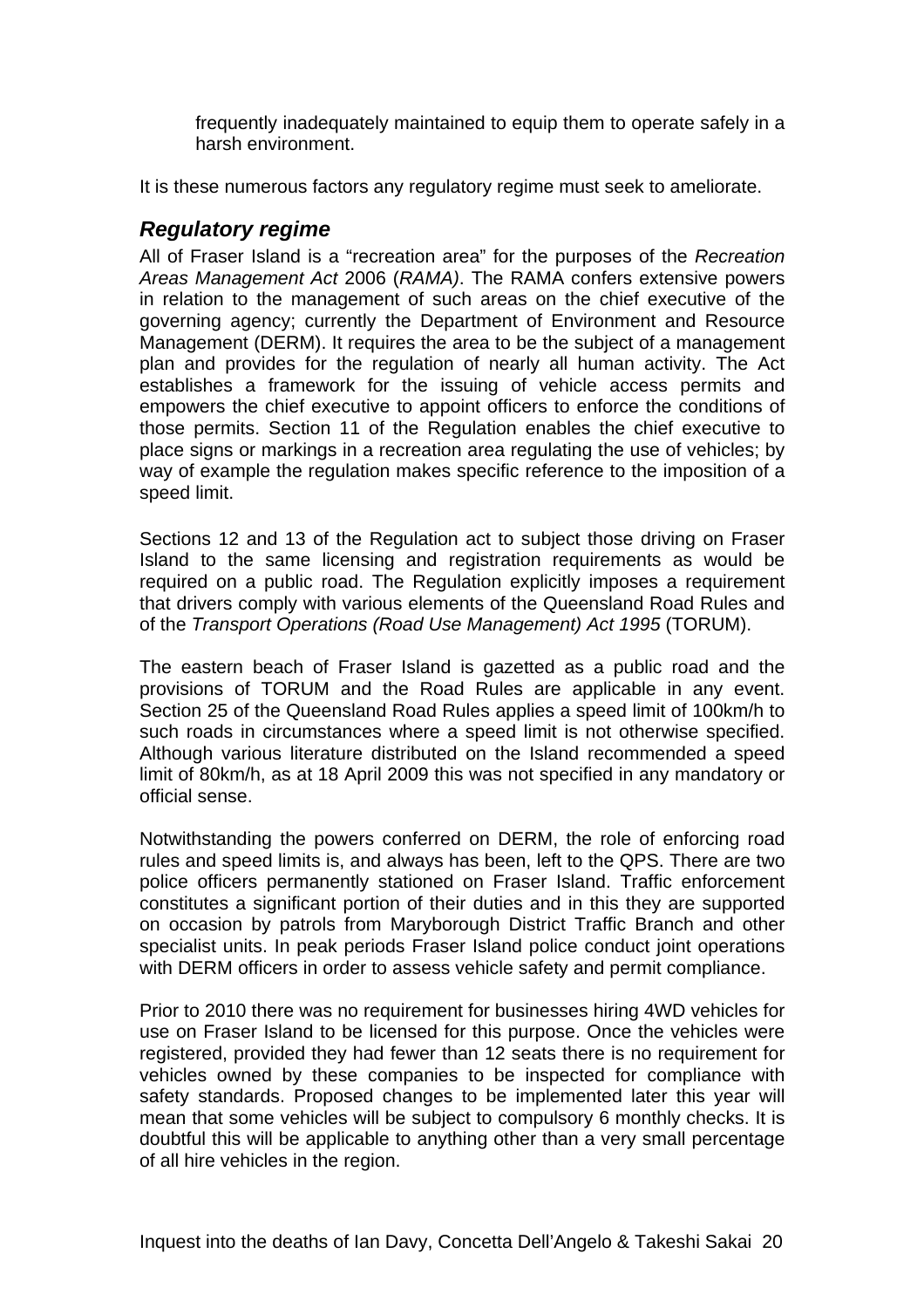# <span id="page-24-0"></span>*Regulatory policy development*

### **Great Sandy Region Management Plan**

The cessation of sand mining on Fraser Island and its acceptance as a UNESCO World Heritage site in 1992 obliged State and Federal Governments to create a formal framework for the future management of the area. The result was the Great Sandy Region Management Plan 1994-2010. A revised plan was issued in September 2005. The purposes and content of the plan are diverse, however, both the original and revised plan set out a series of aims with respect to the often competing interests of future tourism, conservation and development of infrastructure on the island and surrounds. The plan lists proposed guidelines and actions to achieve these desired outcomes.

The following aspects of the plan are worth noting:

- The plan states that responsible four wheel driving will be recognised as a legitimate recreational activity within the region and envisages a minimal impact code for four wheel driving will be developed.
- The plan proposes that a maximum speed limit of 80km/h on beaches will apply to vehicles used within the region. This proposal is also to be found in the original plan published in 1994.
- The plan proposes that driver training education programs to promote appropriate sand driving will be encouraged and appropriate selfguided drivers will be developed and promoted within the region.
- The plan makes specific reference on two occasions to the driving of hire vehicles by international visitors or international backpackers and specifically references their perceived lack of experience in driving on sand. The plan proposes liaison with 4WD hire centres to assist with the implementation of pre-visit briefings but does not otherwise address this issue.

The inquest heard from Mr Clive Cook, a senior director of Queensland Parks and Wildlife. He conceded that DERM had taken no steps to implement an 80km/hr speed limit on the beaches of Fraser Island between 1994 and January 2009 when the Fraser Island Traffic Accident Committee first met to discuss the issue. In submissions it was noted that prior to legislative amendments made in 2007, responsibility for regulation of activity on Fraser Island in fact rested with a board made up of the chief executives of the government departments responsible for the administration of the *Forestry Act*  1959 and the *Nature Conservation Act* 1992 respectively. That board was empowered to regulate the movement of vehicles on Fraser Island. In 2007 that power was transferred to the Chief Executive of DERM and specific reference made in the legislation to the imposition of speed limits by way of example of the nature of the power. Mr Cook suggested that less focus may have been given to the application of this power to the eastern beach (as opposed to the inland tracks) as it is gazetted as a road.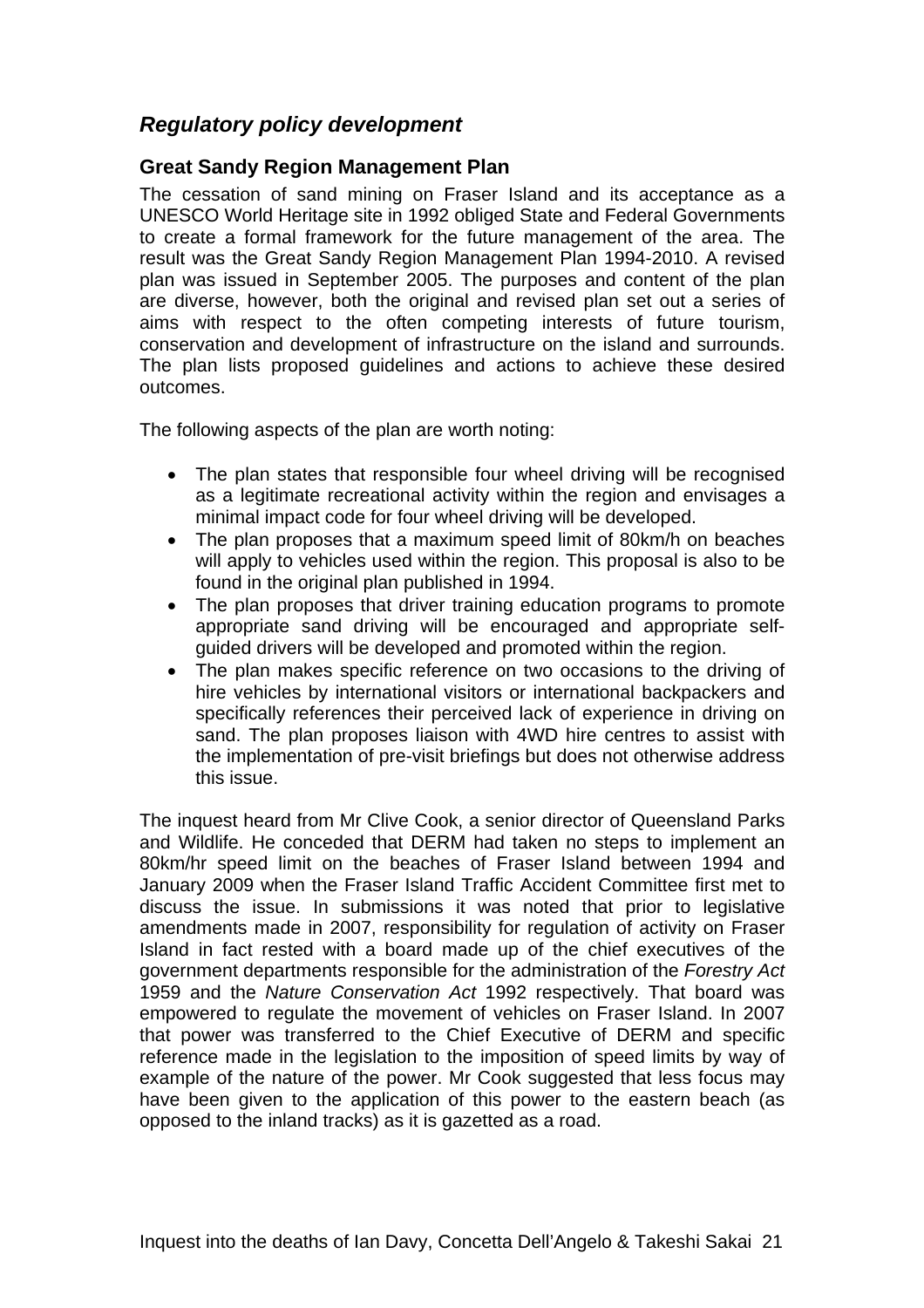### <span id="page-25-0"></span>**The Fraser Coast 4WD Hire Association**

The inquest heard from the President of the Fraser Coast 4WD Hire Association, Mr David Robertson. He explained that the association was formed in 1997 and that it currently counts as members 12 of the 14 companies in the local area hiring vehicles for use on Fraser Island. It is a member of Fraser Coast South Burnett Tourism and was instrumental in the production of a safe driving video in 1999 which, in various guises, has since been used by all member companies to instruct and inform their customers. The inquest heard that after the initial production of this video, DERM (and its predecessors) took over the production of the subsequent versions with varying levels of consultation with the Association and its members.

The association appears to have been formed for various purposes including an attempt to deflect media criticism of some aspects of the industry and with a view to improving vehicle standards (these two issues seemingly being linked). The association has long been a lobbyist for the implementation of a licensing or permit regime for operators of businesses hiring 4WD vehicles for use on Fraser Island. The inquest was shown correspondence sent by the association to relevant government bodies in this regard from 1998 onwards. In 2001 the focus of the association turned to the introduction of tag-a-long tours.

In February 2008 a code of practice drawn up by the association was endorsed by the Environmental Protection Agency and implemented. The voluntary code sets out minimum requirements in respect of vehicle inspections, safety equipment, visitor briefings and number of passengers.

In the absence, of until now, more stringent regulation on practices within the industry the association can hardly be criticised in its attempts to impose some degree of oversight. I accept the voluntary code has met with some success and provided standards to assist scrupulous operators to more effectively manage their businesses. However, the results of the series of vehicle inspections carried out by DTMR in 2009, which are detailed later in these findings show the failure by the Association and its code to deliver adequate standards of vehicle maintenance. This was candidly admitted by Mr Robertson when he gave evidence.

### **The 2005 ARRB Road User Safety Review**

A firm of consultants was commissioned by the then Department of Transport in July 2005 in response to reports concerning high risk behaviour by drivers in the region. The report was presented to the Department in 2006 and contained 35 recommendations designed to address the concerns identified. The recommendations are extensive; however, it is appropriate that I identify those which might be considered relevant to the circumstances with which these proceedings are now concerned. These include:-

• Implementation of 80km/hr speed limits on Fraser Island beaches and an expansion of enforcement activities once speed signs are installed;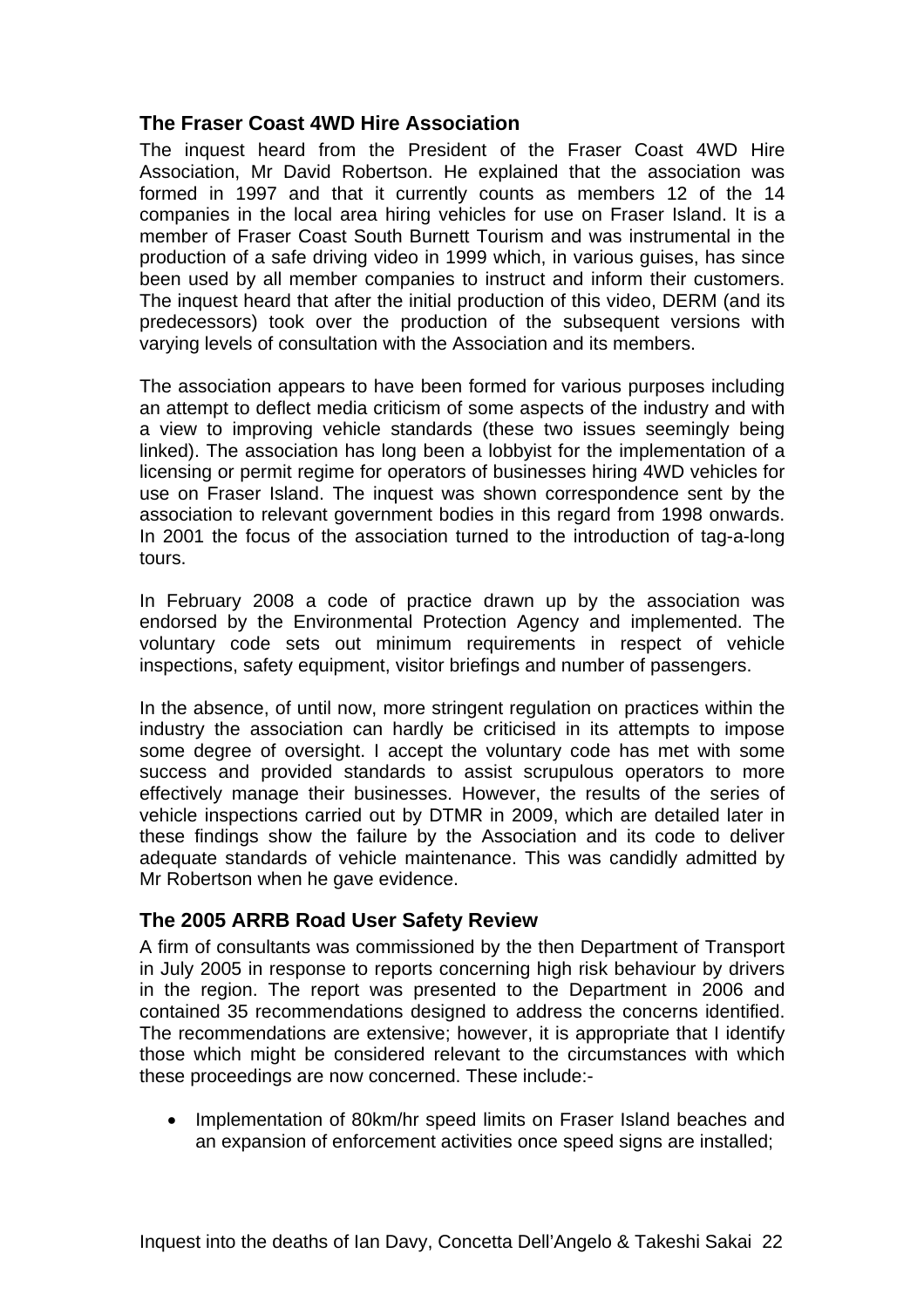- <span id="page-26-0"></span>• Co-ordination of regular enforcement activities between DERM (as the relevant agency now is) and QPS;
- Establishment of blood testing facilities on Fraser Island for suspected drink drivers;
- Focus enforcement activity on the eastern beach;
- Review of the process of self monitoring by 4WD hire companies;
- "Encouragement" of vehicle hire companies to carry out regular maintenance and safety checks of all hired vehicles;
- Inclusion of communication devices in all hire vehicles;
- Provision of compressed air facilities at mainland barge terminals; and
- Vehicle hire companies to 'restrict the amount of luggage placed on top of vehicles (typically Toyota Troop Carriers) and ensure maximum passenger numbers do not exceed each vehicles carrying capacity'.

The report found there was a general lack of understanding by visitors to the island of many driving and safety requirements. The report encouraged a detailed review of all literature and notices directed at such matters.

The report noted "strong support by various stakeholders" for the introduction of guided 4WD tours. The report described this as involving groups of tourists travelling in a small fleet of vehicles led by an experienced driver familiar with driving conditions on Fraser Island.

### **Response to ARRB Report**

In the course of preparing for this inquest a request was made of DERM, DTMR and, subsequently, the QPS to detail the actions taken by each in response to the recommendations contained in the ARRB report. I am grateful for the assistance provided to the court by those bodies in the preparation of what were very thorough and helpful statements setting out those matters.

That material establishes that almost all programs, interventions and regulatory changes designed to address the ARRB report recommendations have been made or put into practice only after the deaths of Ian Davy and Concetta Dell'Angelo in April 2009. I accept financial and human resources are finite and one must avoid hindsight bias when considering what matters ought to have been prioritised prior to these two accidents. It is the case, though, that the ARRB report had cogently set out a series of safety concerns and had identified ways in which they might be addressed. The report itself, of course, was commissioned in response to safety concerns that had already been raised and came in the wake of two other fatal crashes on Fraser Island.

### **Regulatory reform**

The Fraser Island Traffic Accident Committee (TAC) was formed and met for the first time in January 2009. It only met once before the April 2009 crash with which this inquest was concerned. This was the body charged with the mandate to progress the recommendations of the ARRB report. It was, and continues to be made up of representatives of DTMR, DERM, QPS and the Fraser Coast Regional Council.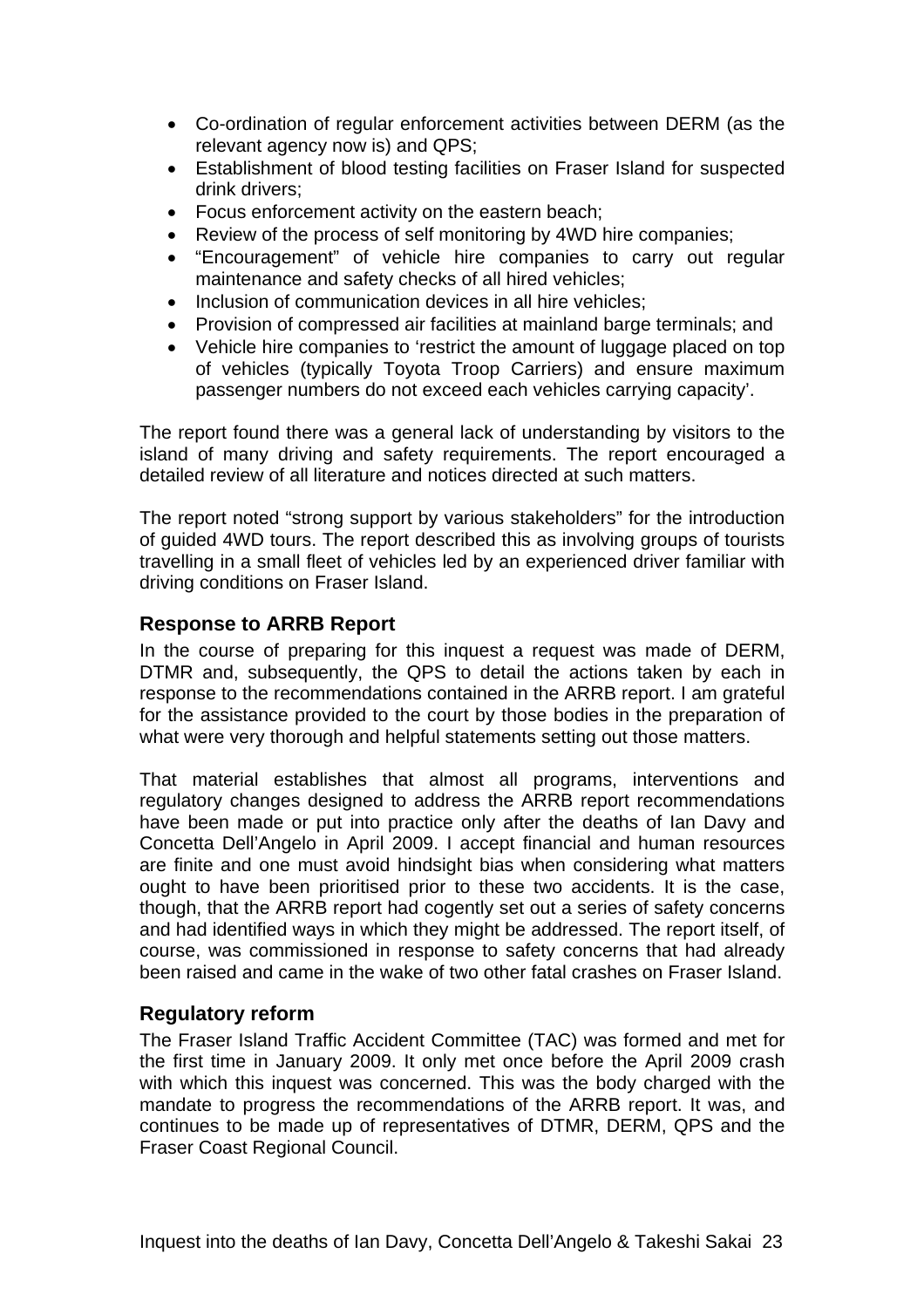On 13 May 2009 the TAC endorsed speed limit changes for Fraser Island beaches and inland roads. This involved a reduction to a speed limit of 80 km/hr on the eastern beach and this came into effect on 3 July 2009 with the placement of relevant signage.

As a result of the April 2009 crash the DTMR conducted an inspection of 31 vehicles from 15 4WD hire companies in the Hervey Bay and Rainbow Beach area. As a result of the high number of defects detected a further 121 vehicles were inspected in early June of 2009. The detail of what was found during the course of these inspections is outlined later in these findings. A further 22 vehicles were inspected by DTMR officers stationed at an inspection post at River Heads between 30 November and 2 December 2009 as part of what the inquest heard will be an ongoing practice occurring four times a year.

A two stage policy initiative concerning the safety of 4WD hire vehicles on Fraser Island is in the process of being implemented. Stage 1 came into effect on 1 April 2010 and involved legislative changes requiring all 4WD hire vehicles on Fraser Island to carry no more than 8 occupants including the driver. A new requirement was also introduced prohibiting the carrying of any load on the roof of a hire vehicle.

Stage 2 of the initiative is to be implemented on 31 December 2010. As of that date all 4WD hire vehicles on Fraser Island must be fitted with no more than 8 seats and all seats must be either rearward or forward facing and fitted with seatbelts which conform to Australian design rules.

An extensive publicity campaign has been put in place to advertise these new requirements. Signs detailing the new requirements have been designed and, at least as they relate to the first stage of the initiative, have been erected at appropriate points on Fraser Island and the mainland.

A new safety video has been produced by DERM and is in the process of being distributed. The video was compiled after considering input from DTMR and QPS. A series of translated fact sheets in 12 different languages have been compiled to complement that video.

A process is underway to implement what are known as "tag-a-long" tours. Details of the policy and legislative basis for these tours are detailed below. The changes will target hire vehicles where groups have been put together by selling individual seats rather than where the company "dry hires" a vehicle. The relevant regulations will require that those affected will travel as part of a group led by a qualified guide.

There has been an increase in the level of traffic enforcement activity by police officers on Fraser Island over the last 12 months and an increased focus on joint vehicle safety inspections with DERM officers.

In my view these are all worthwhile initiates and I commend the departmental officers responsible for driving the process.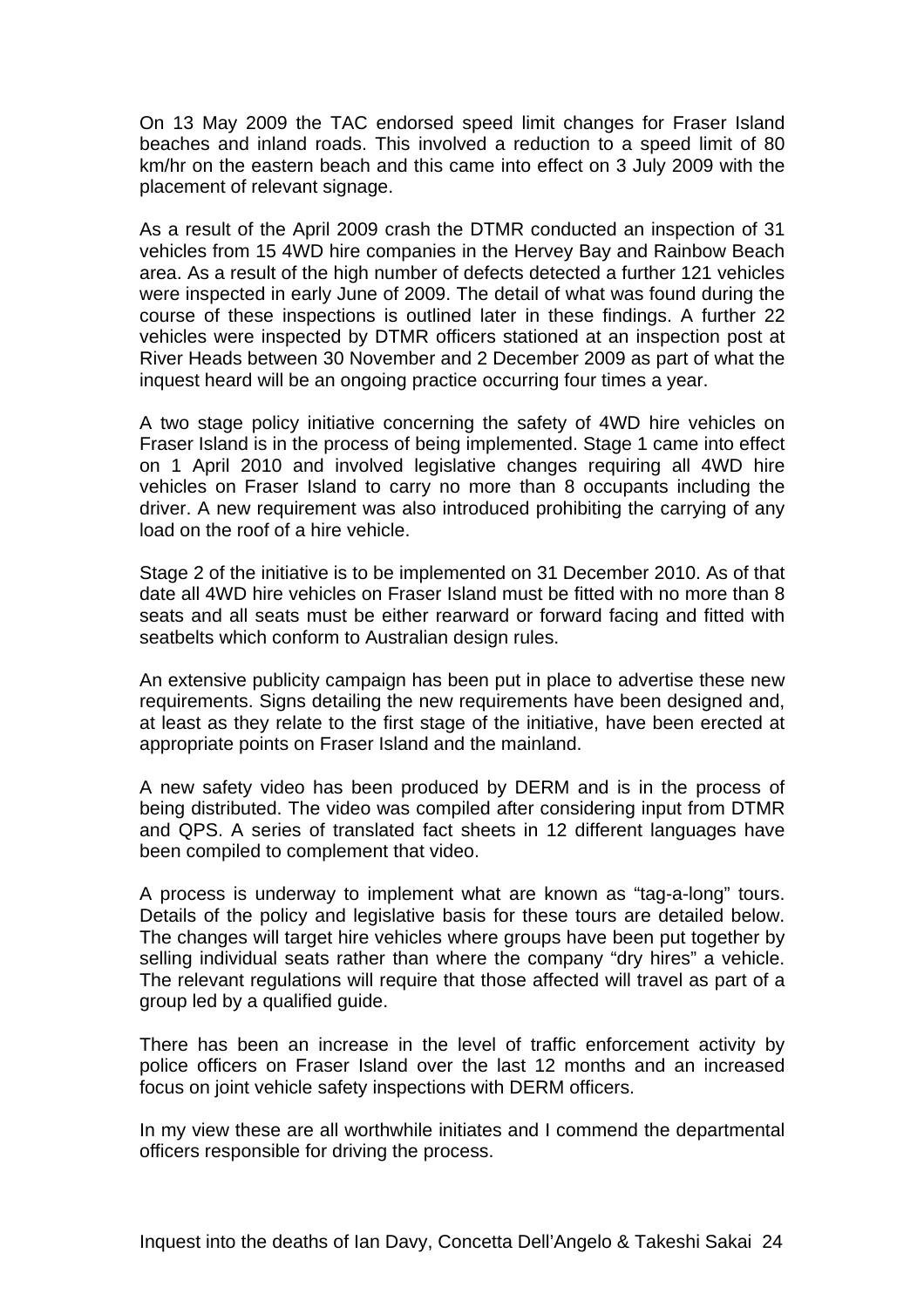## <span id="page-28-0"></span>*Specific safety measures and concerns*

A consideration of potential changes to regulation must be tempered by the acknowledgement that the use of 4WD vehicles on Fraser Island is an activity enjoyed every year by many thousands of people; and that it is overwhelmingly done in a safe manner. While eminent environmentalists have questioned the wisdom of allowing hundreds of thousands of tourists to roam and drive at will over such a fragile cluster of ecosystems, the State Government has accepted self directed four wheel driving on Fraser Island as a legitimate recreational activity. It is against this background that the endeavours to reduce the great personal and financial costs from an increasing incidence of vehicle related injury on Fraser Island must be judged.

### **Police enforcement**

The importance of the enforcement, in particular speed limits, was envisaged by both the Great Sandy Region Management Plan and the AARB Road Safety Report. As was always intended by the management plan, Fraser Island now has a permanent police presence with two officers stationed at Eurong.

Traffic enforcement forms an important part of the role of these two officers. The material provided to me by DERM and the QPS in the lead up to this inquest refers to an increase in the intensity of joint patrols between those two agencies. Sgt Tony McCarthy who has been involved with enforcement activity on Fraser Island since 1992 confirmed this was the case when he gave evidence at the inquest. Over 4900 vehicles have been intercepted and inspected as part of operations conducted jointly by these agencies since April of last year, primarily during peak times such as school holidays. There has also been an increase in the amount of traffic enforcement patrols conducted by the police officers alone since the first of the fatal accidents relevant to the inquest occurred in April 2009.

Since the installation of reduced speed limits in July 2009 more advanced speed detection devices have been provided to the officers on Fraser Island and additional patrols conducted by mainland units in both marked and unmarked vehicles. In excess of 4600 breath tests have been performed on drivers at Fraser Island since April 2009 resulting in 11 persons being charged. As recommended in the ARRB report, enforcement activities are focused on the eastern beach on Fraser Island. The inquest heard that the increased level of enforcement activity and frequency of joint operations between DERM and QPS is to continue.

### **Tag-a-long tours**

After many years of such an arrangement being suggested by industry participants and after being specifically contemplated in the ARRB report, "tag-a-long" tours are to commence from 1 July 2010. DERM has put in place a requirement that all 4WD hire operators offering multi day tours on Fraser Island enter into a "commercial activity agreement" as that term is defined under RAMA.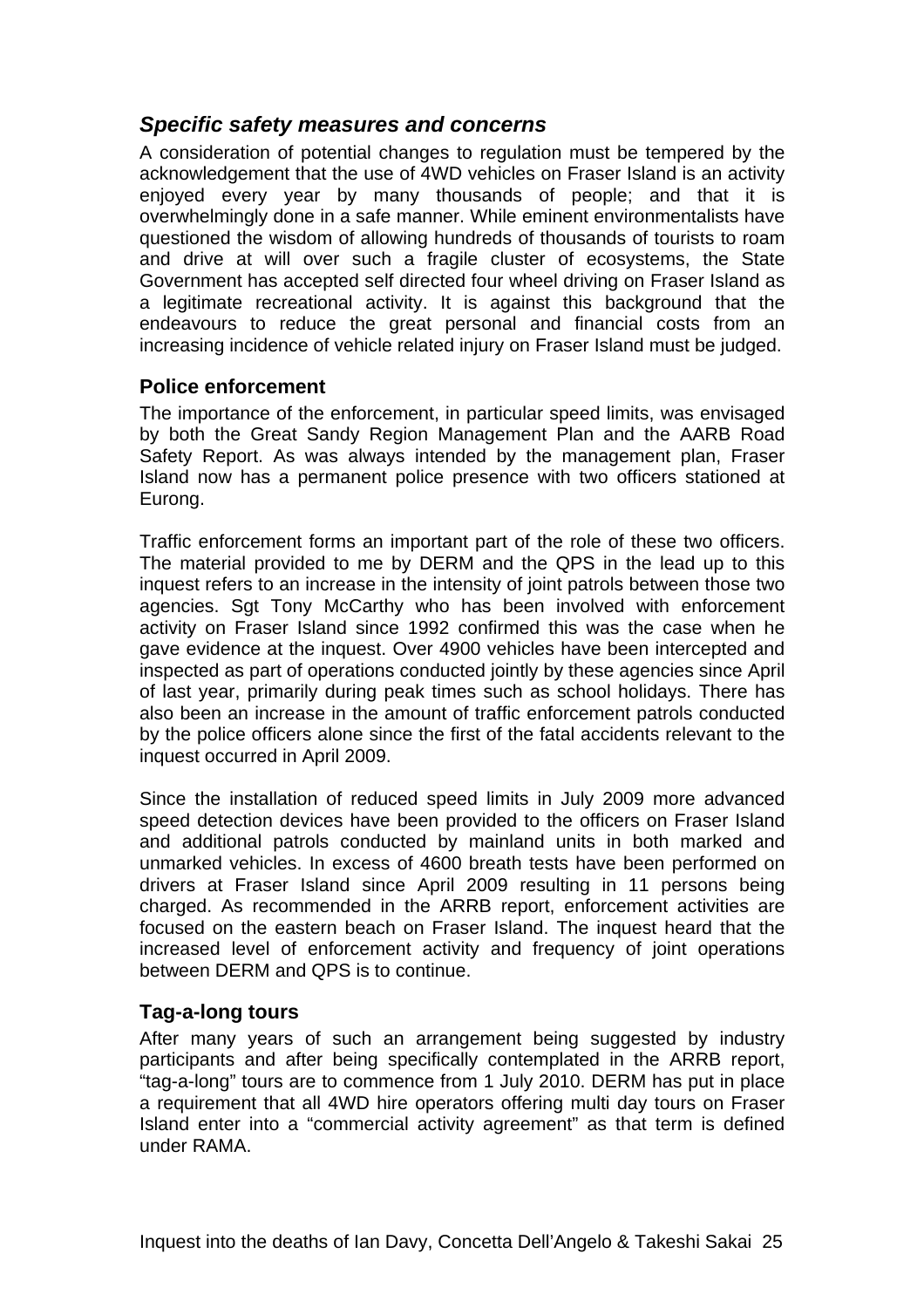<span id="page-29-0"></span>The licence issued pursuant to these agreements requires operators from 1 July 2010 to conduct their 2-3 day tourist services in tag-along-tour formation if that service is sold on a per seat basis. These tours will consist of no more than 4 vehicles in which the lead vehicle is to be driven by an operator appointed driver-guide. The effect of this is that the lead vehicle will be considered to be providing a public passenger service for the purposes of the *Transport Operations (Passenger Transport) Act 1994.* This will require a level of operator and driver accreditation. In the case of the driver/guide, they will be subject to various character and experience checks by DTMR before being accredited. The lead vehicle used in the tours will be subject to mandatory six monthly inspections by DTMR by virtue of it being considered to be operating as a public passenger service.

The evidence presented at the inquest indicates that these changes have the support of the local industry. They will not apply to vehicles not hired on a per seat basis although of course those vehicles will be subject to the new regulations concerning number of occupants, placement of luggage and seating specifications outlined earlier in these findings.

It remains to be seen how prevalent these tours will be. The owner of 'Aussie Trax' gave evidence indicating that the new regulations had in fact caused him to abandon that side of his business and focus solely on hiring on a 'per vehicle' basis. The efficacy of these reforms will be compromised if a substantial proportion of inexperienced drivers continue to hire vehicles independently.

#### **Recommendation 1 –Monitor up-take of guide led tours**

*I consider tag–a-long tours to have significant safety, social and environmental advantages that will only deliver benefits if those visitors illequipped to safely and responsibly undertake independent travel utilise them. Accordingly, I recommend DERM monitor the success of the initiative with a view to encouraging greater participation by island visitors through further restrictions on independent travellers if that appears necessary.* 

### **Safety briefings and driver instruction**

Evidence presented at the inquest by representatives of DERM and DTMR was to the effect that a new driver instruction and safety video has recently been produced by those agencies with input from the QPS. I am of the view that for those who have a good understanding of English the contents of the video strike a good balance between conveying necessary information without being too long. DERM have produced a two page instruction pamphlet titled "Driving on sand in National Parks" which complements the video. It is available in 12 languages.

The inquest heard that audits of hire operators showed all were using the DERM video. I am mindful of the failures of self-regulation evident in other areas of the industry and have considered recommending a more formalised approach to ensuring the video is shown to all prospective passengers of hire vehicles on Fraser Island. However the difficulty of sparing regular and repeated visitors from unnecessarily having to view the video and the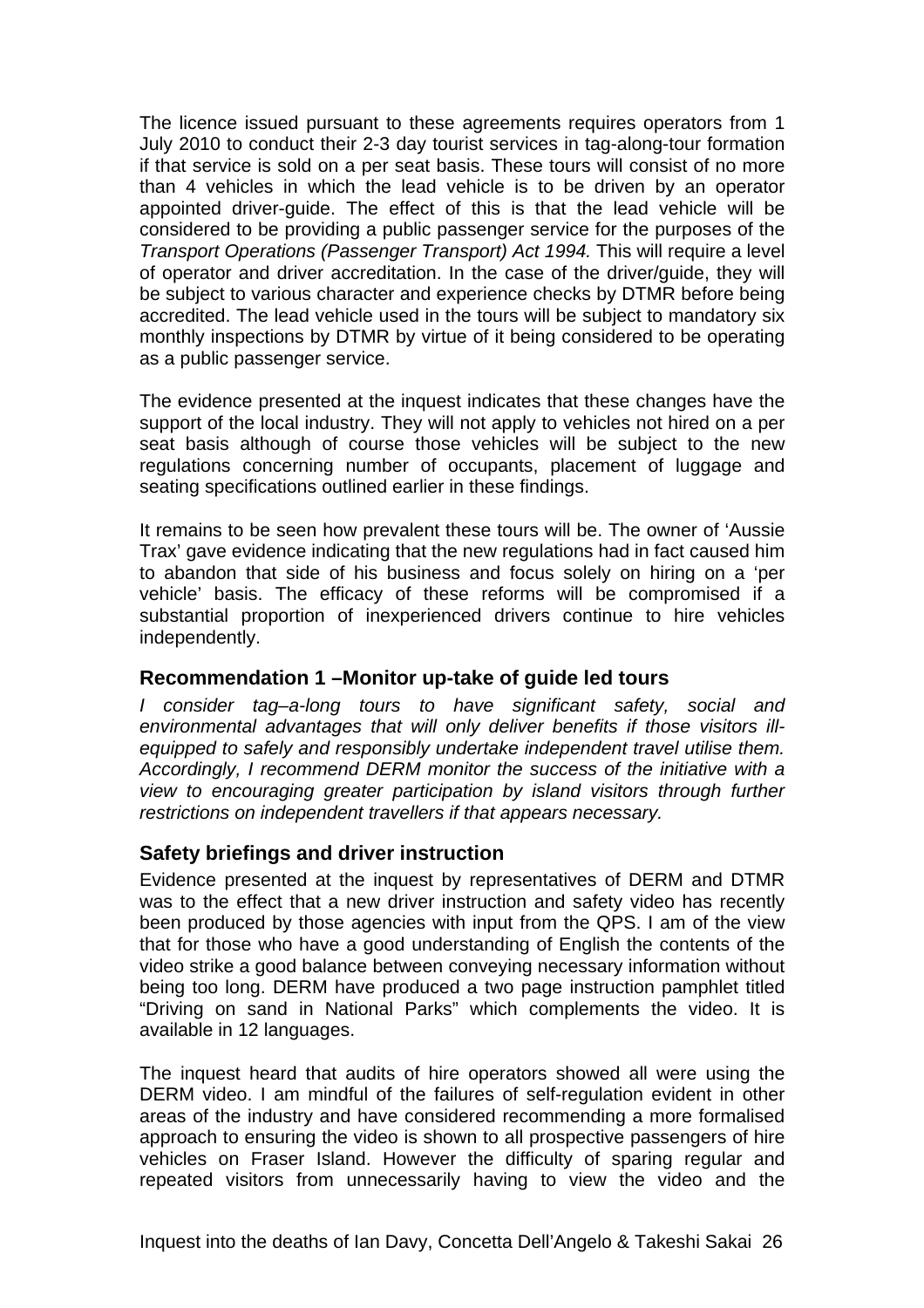<span id="page-30-0"></span>motivation of the operators to increase the likelihood their vehicles will be returned undamaged has convinced me to refrain from doing so.

#### **Increasing driver awareness**

DTMR have set out in detail the steps taken to publicise the regulatory changes which have been in place since April 2009. I am satisfied the extensive campaign of media advertising, fixed signage on both Fraser Island and the mainland and an increased presence of safety notices in backpacker accommodation and on Fraser Island ferries is an adequate response to the issues identified as a result of these accidents. The ARRB report focussed on various ways in which such safety measures could be publicised, and recommended a system of tourists signing off safety obligations.

This issue may be of particular relevance to non English speaking visitors. As mentioned DERM have taken steps to address language barriers by producing information sheets which accompany their instructional video to be translated into 12 languages. Signs erected on Fraser Island and the mainland addressing the new safety requirements in regard to number of occupants and speed limits in particular have been translated into other languages.

The second accident with which the inquest is concerned highlighted a set of circumstances where a driver of the hired vehicle had proceeded to the island without fully understanding the instructions given. There is no evidence that problem in itself contributed to the accident. To the contrary the evidence was that important elements of the video could be understood without a good understanding of English and at least the driver of that vehicle knew of the requirements with respect to the wearing of seatbelts and the speed limit but chose to ignore them.

Notwithstanding this, a useful description of the peculiar features associated with operating a 4WD vehicle on Fraser Island is not something that translates easily. The particular difficulties faced by operators in satisfactorily conveying all the relevant information to clients when they have a poor grasp of English was explained very well by Mr Robertson at the inquest. He referred to occasions when it became clear to him his attempts to breach the language barrier were not able to convey relevant safety information so that the client understood it to his satisfaction. In these circumstances he has had to ask them to see the island through a guided tour rather than via a self drive tour. The nature of his operation is such that this would not mean a lost customer as he operates both types of tour. I am concerned as to the lack of incentive for other operators to act as prudently as Mr Robertson. I am of the view the translated literature available may not be sufficient to address this problem.

Educationalists recognise the summative and formative effects of assessment: a questionnaire may assess a person's level of knowledge and also contribute to increasing that knowledge. I consider such an approach could have benefit in this context.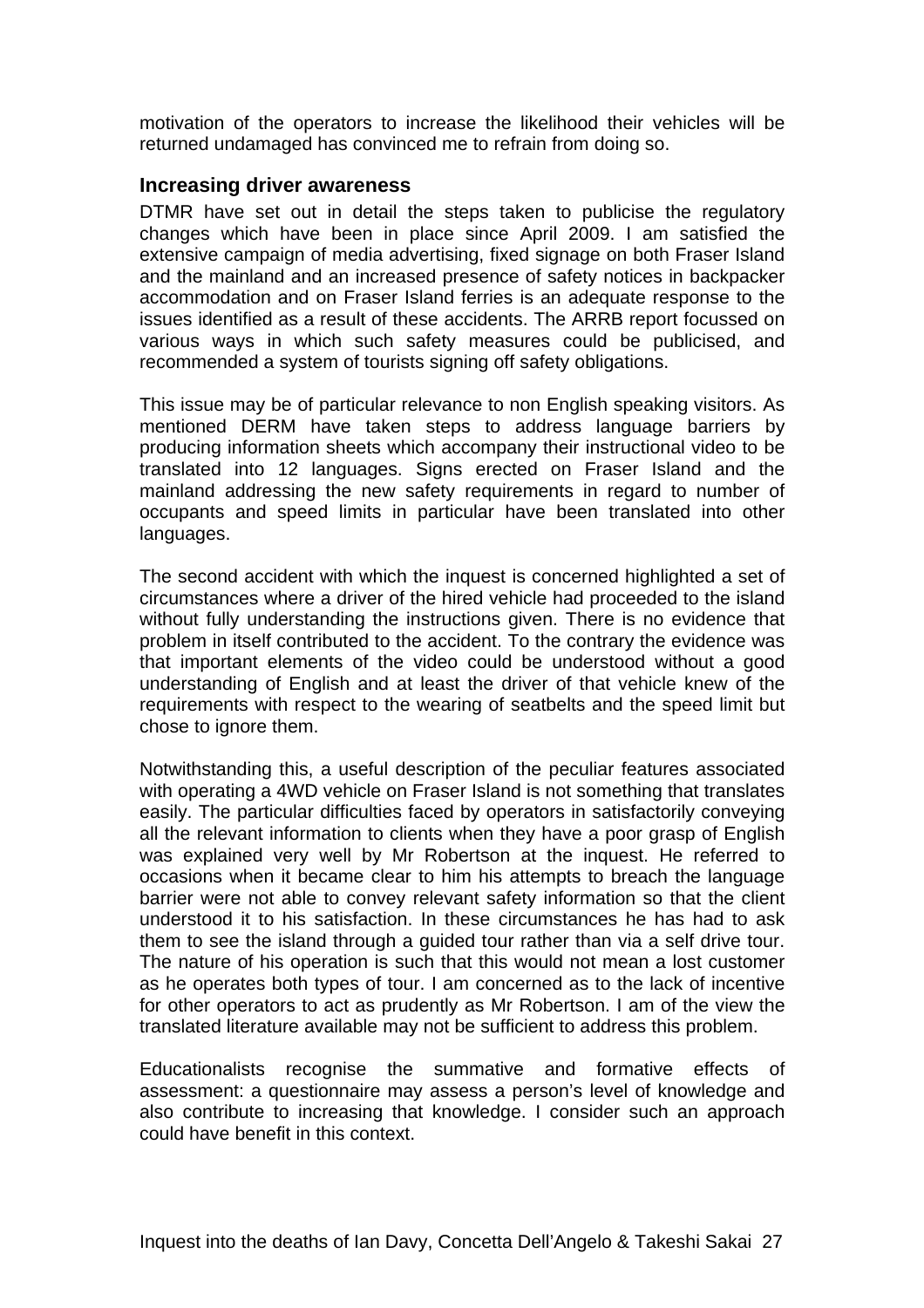### <span id="page-31-0"></span>**Recommendation 2 – Check comprehension**

*With such a significant volume of first time and foreign visitors seeking permits to drive on the island, I am of the view there would be utility in ensuring they have understood the crucial safety measures conveyed in the DERM video and facts sheets. I therefore recommend that DERM consider introducing a set of questions to accompany the application for vehicle permits.* 

### **Speed**

It is no surprise that speed is the prime risk factor for the occurrence of accidents involving 4WD's on Fraser Island. I have outlined in some detail above the changes which have been made since these accidents occurred. The 80km/hr figure was chosen by the Fraser Island TAC based on a brief report compiled by a DTMR officer in May 2009. The publicity associated with the April 2009 accident was such that it is not unreasonable to assume there was a degree of pressure to ensure changes were implemented as soon as possible.

The choice of 80km/hr as the appropriate limit is of course consistent with that suggested by earlier documents such as the regional management plan and the ARRB Report. It is my view a more detailed assessment should be conducted to determine whether a lower limit may be appropriate, at least in some areas. Reference was made at the inquest to the fact that some of the 4WD hire companies have placed stickers in their vehicles suggesting to their clients that a speed limit of 60km/h applies.

### **Recommendation 3 – Review of speed limit**

*In view of the extensive evidence that in many circumstances driving at 80km per hour on the eastern beach is unsafe and the evidence indicating it can be difficult for first time beach drivers to identify when this is the case, I recommend the Fraser Island Traffic Accident Committee consider recommending to DERM that the speed for hired 4WD vehicles on the island be limited to 60km per hour .* 

### **Age of the driver**

The statistical analysis of accidents on Fraser Island conducted by DTMR for the inquest reveals a high percentage of the drivers involved are aged under 30 years. The use of these statistics are limited somewhat by the fact that overall statistics are not available as to the number of vehicles which are in fact driven by those under the age of 30 on Fraser Island. It is well established though that a connection exists between the age of a driver and the risk of them being involved in an accident.

The court heard evidence in this regard from Dr Christie who proposes restrictions based on age. In his view restrictions for both drivers and passengers ought to be entertained with the applicable age ranging somewhere between 25 and 30.

The court heard that the imposition of an age limit would have financial implications for local 4WD hire operators. I am not convinced this would be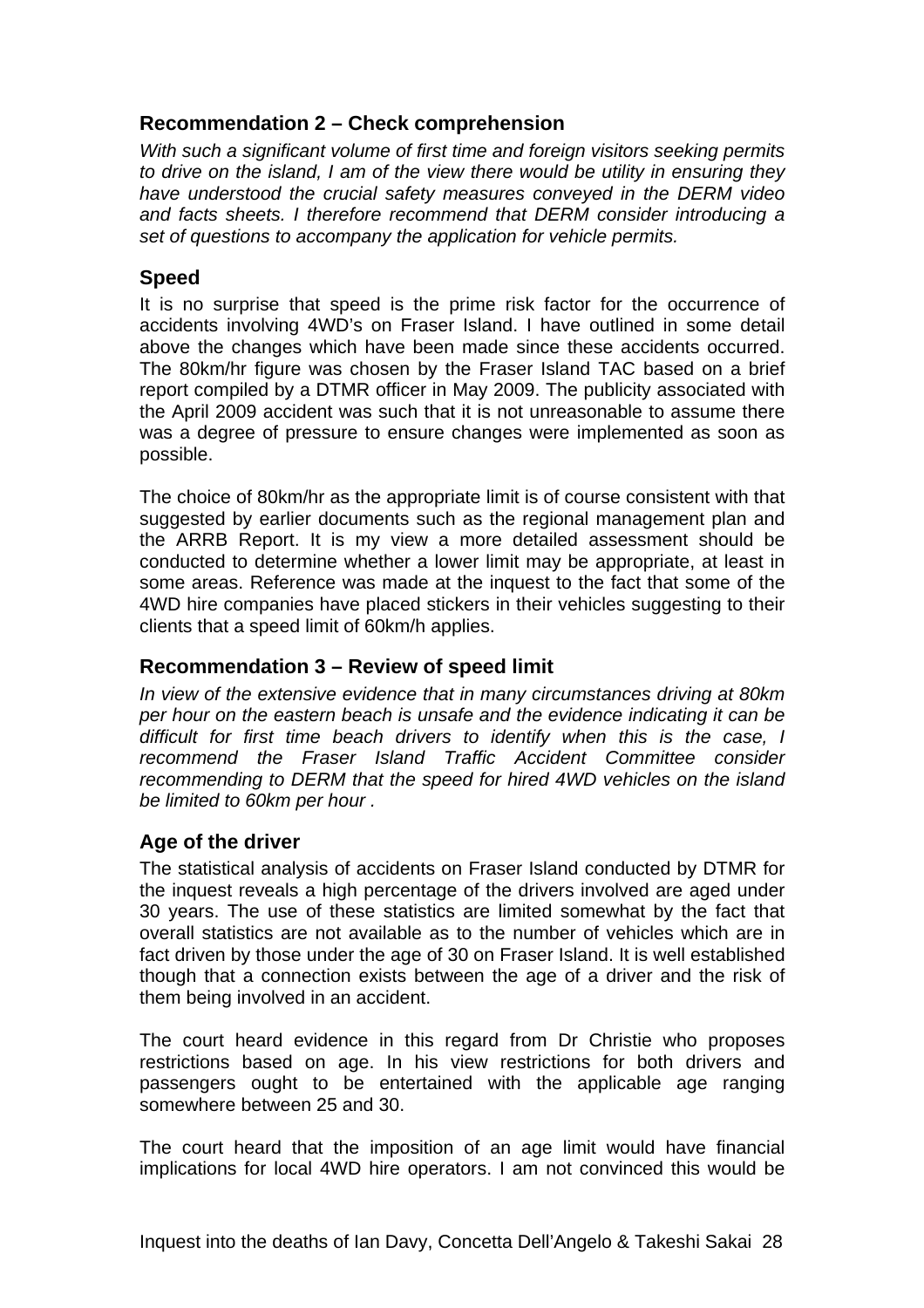<span id="page-32-0"></span>the case if such restriction was limited to drivers only (rather than passengers). In any event tag-a–long tours could cater to these drivers. I am mindful that the second of the two crashes with which the inquest is concerned occurred in circumstances where the vehicle was being driven by someone only weeks from turning 30. However, the evidence that risk reduces with an increase in age seems overwhelming.

### **Recommendation 4 – Age restriction for independent drivers**

*In view of the evidence that the risk of drivers crashing reduces with age, and in view of the impending introduction of tag-a-long tours, I recommend DERM consider only issuing vehicle permits to independent travellers hiring 4WD vehicles if they are 25 or older.* 

### **Number and position of occupants and location of luggage**

The inquest heard from Dr Shane Richardson, a traffic engineer who has conducted extensive testing in relation to the stability of 4WD vehicles. In 2000 he was one of four experts who conducted extensive testing on the stability of vehicle types used by the Victorian Police Service. That testing showed the Toyota Landcruiser Troop Carrier to be a vehicle with a high centre of gravity and a high propensity to rollover in comparison to the other vehicles tested.

At the inquest Dr Richardson explained that rollover propensity was a function of both static features (such as vehicle height, centre of gravity and tyre surface) and the handling characteristics of the vehicle. The second of those factors is influenced by the make up of the vehicle itself but also by the extent to which the driver is experienced in dealing with those characteristics.

Dr Richardson made it clear that the Troop Carrier model was a safe vehicle when driven by someone experienced in its characteristics and in a manner appropriate to the conditions. He stated, though, that it was a vehicle particularly prone to an increased rollover risk when being driven by someone unfamiliar with its nature. He described the vehicle as having handling characteristics more akin to that of a truck than a passenger vehicle; yet having an interior design and driver feedback such that an inexperienced driver would be easily led to think it handles more like the latter.

Dr Richardson was supportive of the regulatory changes relating to the removal of luggage from the roof racks of vehicles and the reduction in passengers. He also explained the inherent undesirability of side facing bench seats with no head or neck support if a vehicle was to roll.

The effect of Dr Richardson's evidence was that this particular model of vehicle could not be considered adequately safe when being driven by someone unfamiliar with its characteristics and/or unfamiliar with the driving of such a vehicle on sand if fully loaded.

These factors are related to the propensity for a vehicle to roll and I am grateful for the attempts made by Mr Laszlo Bruzsa, Principal Engineer (Vehicle Standards) with DTMR, in conducting extensive computer modelling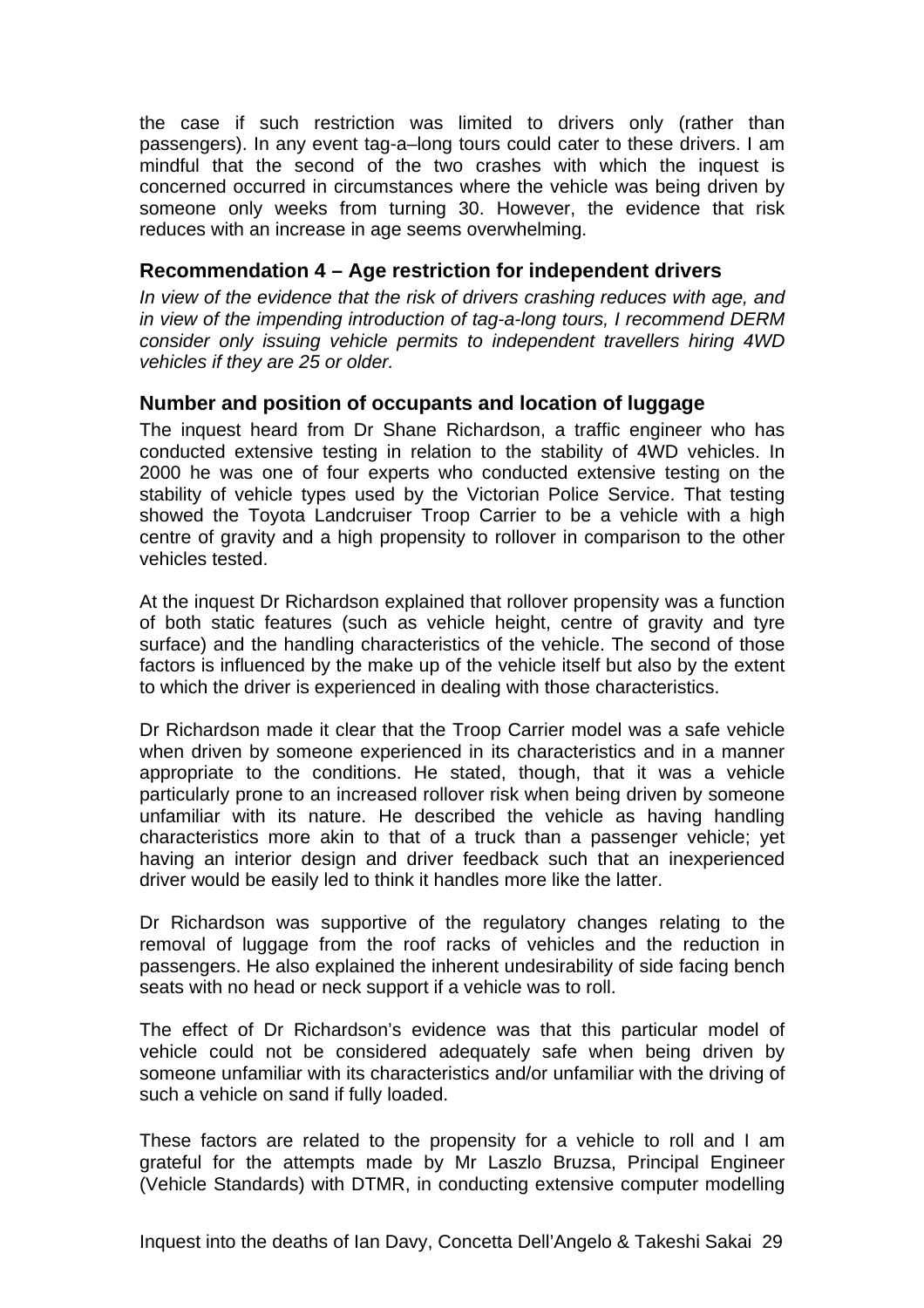<span id="page-33-0"></span>on them in order to assess their effects in regard to the placement of luggage and number of occupants in a Toyota Landcruiser Troop Carrier (as was the model of vehicle used by Mr Bruzsa). I am satisfied on the basis of the evidence presented by him at the inquest that the decision to ban luggage from being placed on the roof racks of hire vehicles on Fraser Island is a sound one. The enforced reduction in capacity of hire vehicles to 8 is based on sound principles relating both to vehicle stability and reducing the extent of injury should a rollover occur.

The desirability of limiting the number of occupants to 8 or less appears to have been given consideration by some within the local industry. The ability that 11 seat vehicles give to provide cheaper travel options to backpackers seems to have won the day over safety concerns up until now. Mr Robertson was commendably candid in acknowledging these competing viewpoints amongst his members.

I have outlined the changes that have already been made in regard to seating configuration and research carried out by Mr Richardson and others highlight the importance of prohibiting the use of side facing bench seats. It has been mentioned in the material put before the inquest that such seats have been banned under European Union regulations for some time as a result of safety concerns. I am satisfied this issue has been appropriately addressed.

The changes introduced by DTMR will also require seatbelts that meet appropriate Australian standards for these seats.

I am satisfied these changes will address most stability concerns.

#### **Salt water clauses**

In both cases being considered by the inquest, insurance bonds were demanded by the 4WD hire companies and collected in conjunction with the signing of detailed forms listing a series of requirements. These requirements, imposed on the person hiring the vehicle, were accompanied by clauses setting out liability for any damage to the vehicle caused by a failure to adhere to them.

In both cases clauses could be found that left the person hiring the vehicle responsible for damage caused by exposure to salt water. It is not my role to investigate the appropriateness of such a condition in contracts for hire of vehicles intended to be driven on a beach, but the matter has been raised as one of concern to the extent it might have caused one or both of the drivers in these cases to have steered sharply away from encroaching salt water. There was no evidence given by either driver that this influenced the way in which they acted immediately prior to either vehicle crashing. I am not of the view this issue needs to be further explored in the absence of any positive evidence to that effect.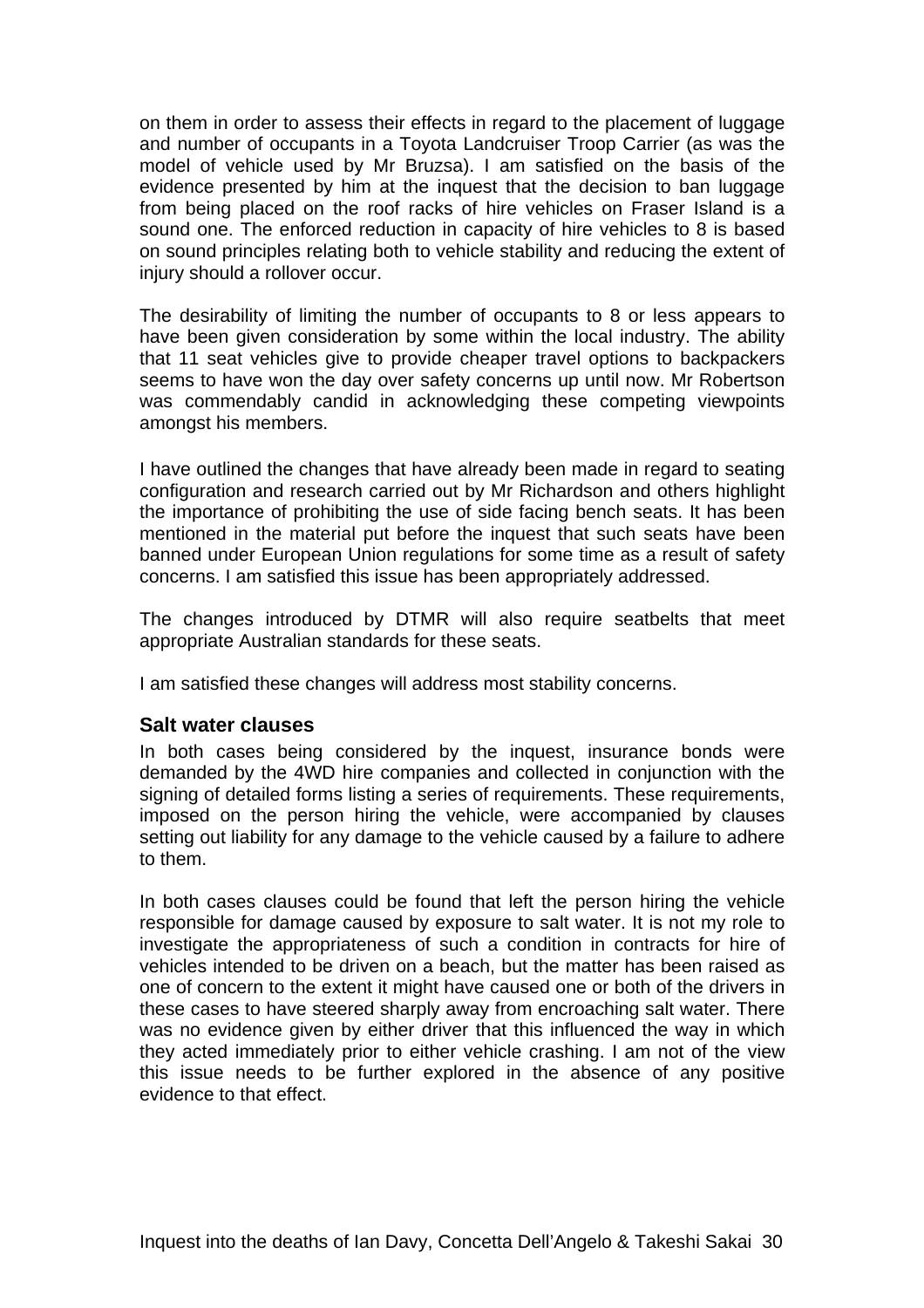### <span id="page-34-0"></span>**Vehicle maintenance**

Between 1 June and 5 June 2009 DTMR officers inspected 31 vehicles from 15 different hire companies in Hervey Bay and Rainbow Beach. That inspection resulted in the discovery of 13 dangerous defects, 6 major defects and 9 minor defects.<sup>[6](#page-34-1)</sup> Seven of the 15 companies were found to have vehicles with major or dangerous defect.

As a result a further 121 vehicles were ordered to be presented for inspection from those seven companies (out of a fleet of hire vehicles numbering approximately 240). Of those 121 the inquest heard that 31 registrations were cancelled prior to inspection. An inference can safely be drawn this meant the owners were resigned to either the cost or length of time required to fix any defects were too great to be carried out in the notice period. It appears in nearly all cases the owners of the vehicle were given notice of a month to produce the vehicle. 32 of the 121 vehicles were issued with "cease use" defect notices and 58 vehicles passed.

A follow up inspection in December 2009 revealed 13 defects in 22 vehicles tested including 1 dangerous and 5 major defects.

I have already noted the acknowledgement of Mr Robertson that the results of these inspections evidence a failure by his association's members to adhere to its voluntary code of practice. These inspections indicate yet another failure of self regulation.

This problem is likely to be addressed to some degree by the new initiatives relating to tag-a-long tours which draw some vehicles into a scheme of mandatory testing. However I consider steps need to be taken to address the issue with the rest of the hire fleet. While there is a risk mandating annual safety inspections might inconvenience a small percentage of potential visitors who hire a 4WD in another location, operators will quickly become aware of the requirement and take appropriate steps to comply if they wish to hire to people intending to go to Fraser Island.

### **Recommendation 5 – Annual vehicle safety inspections**

*In view of the failure of self regulation to ensure the Fraser Island 4WD hire fleet is maintained to an acceptable safety standard, I recommend DERM only issue vehicle access permits to hire vehicles that have undergone an annual safety inspection.* 

I close this inquest.

Michael Barnes

<span id="page-34-1"></span>entilative manniton and the manniton manniton and the manniton manniton of a dangerous defect is one that is severe enough that it poses a serious safety risk and  $\frac{1}{2}$ requires the vehicle to be immediately grounded. In the case of a major defect the concern to safety may be such that the vehicle needs to be grounded. Minor defects will result in a notice being issued for rectification to be carried out by the owner within a certain time period.